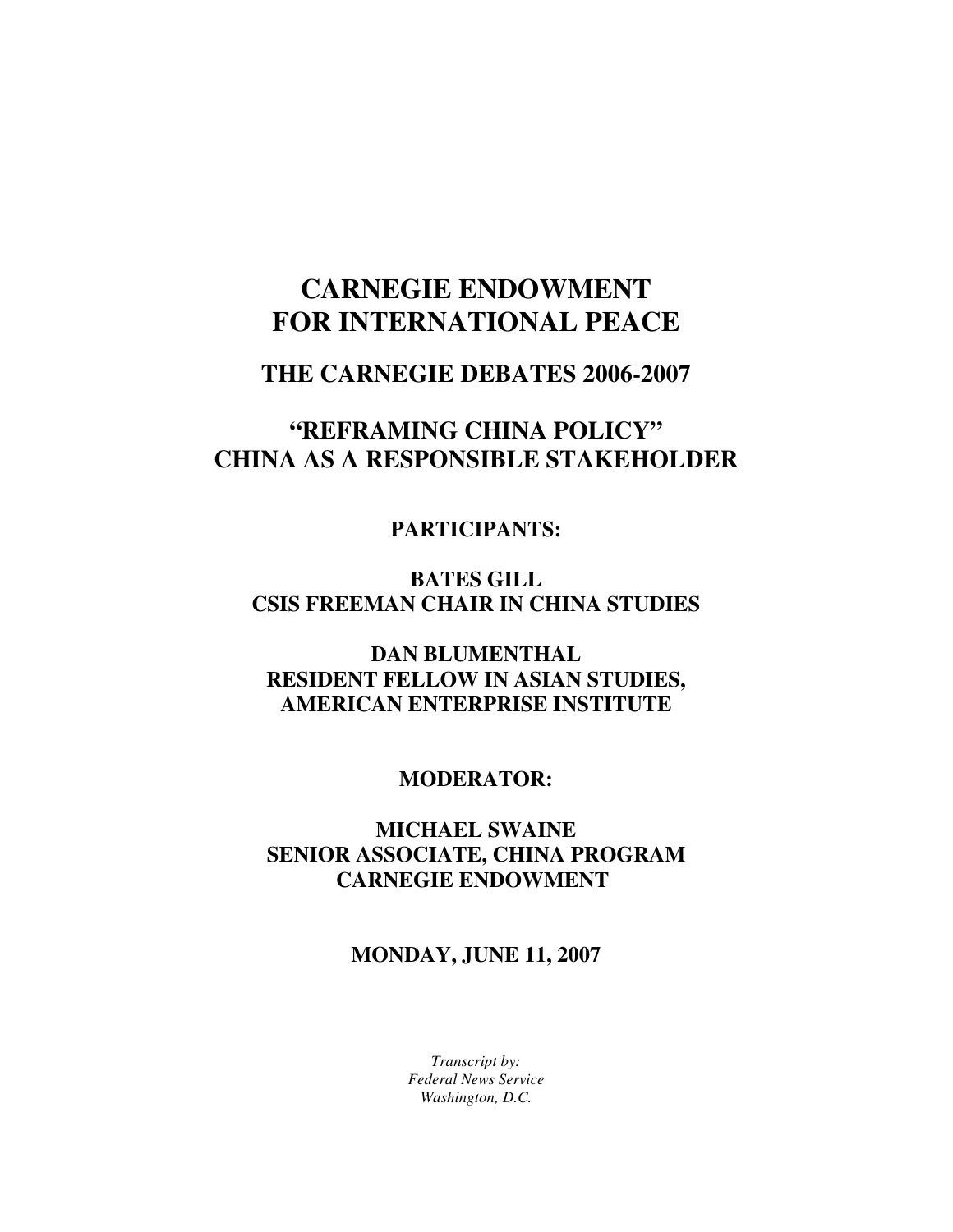JESSICA MATTHEWS: If I may interrupt your conversations and – my name is Jessica Matthews. I'm the president of the Carnegie Endowment for International Peace. It's a great pleasure to welcome you to the seventh of the Carnegie Reframing China Policy Debate Series. It's a great pleasure to have you with us and for me to be here at what I think is one of the most important policy initiatives that we're doing. This series is an effort to bring together the best China experts this country has to offer – the most informed and most articulated, those with the best policy sense – in an attempt to help members and staff sharpen the policy questions and get the facts straight about this most important bilateral relationship that the United States has. We have tried to focus on the questions that are foremost in your minds and that, of course, is why all of these debates are being held on Capitol Hill.

In the previous six sessions, we have dealt with the sustainability of Communist Party rule in China, with the sustainability of the country's very high rate of economic growth, with the significance and consequence of China's military modernization, with the question of human rights, with China's role and objectives in its regional setting in Asia and with China's record as a global trader. If you have missed any of these debates and are interested, you can read them or watch them at carnegieendowment.org/chinadebates. I recommend them highly. They have been enormously informative.

After today, we're going to take a break for the summer and in the fall we will return and conclude this series with three additional debates: first, on the question of impact of China's energy needs on world markets and on global warming; second, on China's relationship with Taiwan and U.S. policy; and last, on China's nuclear weapons strategy and its implications for U.S. policy. We feel in this set of 10 debates, we will have pretty well covered the range of the top tier of issues, although, of course, we are exploring all kinds of other questions in other formats.

Today's session deals with an issue that touches upon many of the previous areas and those to come, which is the overarching question of China's role as a responsible stakeholder in the international system, looking particularly at China's role in a variety of the most important international regimes. We have two distinguished debaters who are going to try to tackle this very broad subject, but before I turn to our moderator, I want to express our thanks to Senator Ted Stevens, who has sponsored today's debate as each of them has been sponsored by a member of Congress and for making this wonderful space available to us and, again, to the G.E. Foundation, our corporate sponsor, who has made the whole series possible. We are deeply indebted to both of them.

And now I want to introduce to you Michael Swaine, senior associate and specialist on security-related issues in the Carnegie China Program. Michael will set the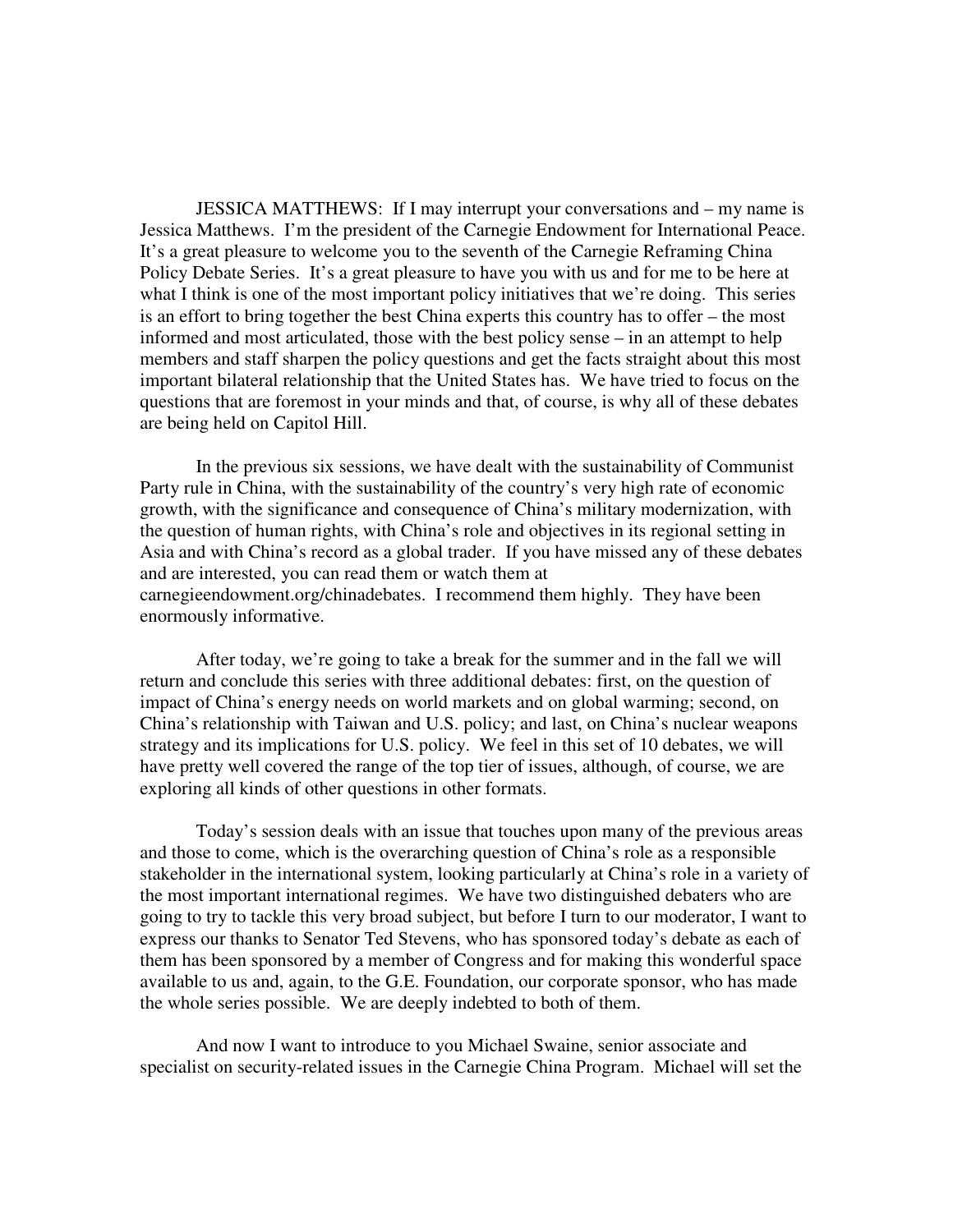framework for today's discussion and introduce the speakers and he will be your debate moderator. So, Michael, please.

MICHAEL SWAINE: Thank you very much, Jessica. And welcome, thank you all for coming. As Jessica noted, today's debate proposition is focused on China as a responsible stakeholder, is China currently or will China become a responsible stakeholder in the international community? This question really is central to any examination of China's behavior in a wide variety of different global and regional areas including many international regimes, but of greatest importance is China's behavior in what we've identified as seven areas which we'll be touching on in this debate today: counter proliferation, which includes, of course, the issues of North Korea and Iran; Asian security behavior in various Asian security-related institutions like the ASEAN regional forum, the Shanghai Cooperation Organization, and others; energy security; economic development and assistance within and beyond Asia; peacekeeping and enforcement; the maintenance of an open, rules-based trading system; and human rightsrelated issues, including, of course, the issue of Darfur in the Sudan.

Now, all of these issues really are central to the prosperity, stability, and indeed the perceived fairness of the international system and to U.S. and Western interest therein. In all of these areas, China is playing an increasingly important role and one that demands U.S. attention and U.S. engagement. The issues involved, of course, are, what does it mean to be a responsible stakeholder in these sorts of critical areas? Is China behaving or moving towards this type of responsible stakeholder performance in these areas? And, of course, what should the U.S. do to encourage or develop greater Chinese involvement and participation as what is defined as a responsible stakeholder, both between China and the United States, and in China's larger role with other countries.

Now, of course, we don't have the time to go through these seven areas in any great systematic detail. We're really going to be speaking about the general issue of China as a responsible stakeholder and bringing in these different areas as they are relevant as illustrations of behavior in one sort or another. And, as Jessica said, to have this discussion today, we really have two excellent specialists.

On my far left is Bates Gill who has held the Center for Strategic and International Studies' Freeman Chair in China Studies since 2002. Prior to that, Bates served as a senior fellow in foreign policy studies and inaugural director of the Center for Northeast Asian Policy Studies at the Brookings Institution. His research has focused very much on areas relating to this question that we're debating today: Northeast Asian political, security, socioeconomic issues, especially with regard to China and U.S.-China relations. Bates recently coauthored, along with Fred Bergsten and Nick Lardy at IIE and his colleague at CSIS Derek Mitchell, "China: The Balance Sheet," which gave a very good overview and assessment of China's behavior in a variety of areas and has recently authored himself a book called "Rising Star: China's New Security Diplomacy." Unfortunately for all of us, though, Bates will be leaving in October to become the Director of the Stockholm International Peace Research Institute, but we hope and assume he will maintain close contacts with us here in Washington.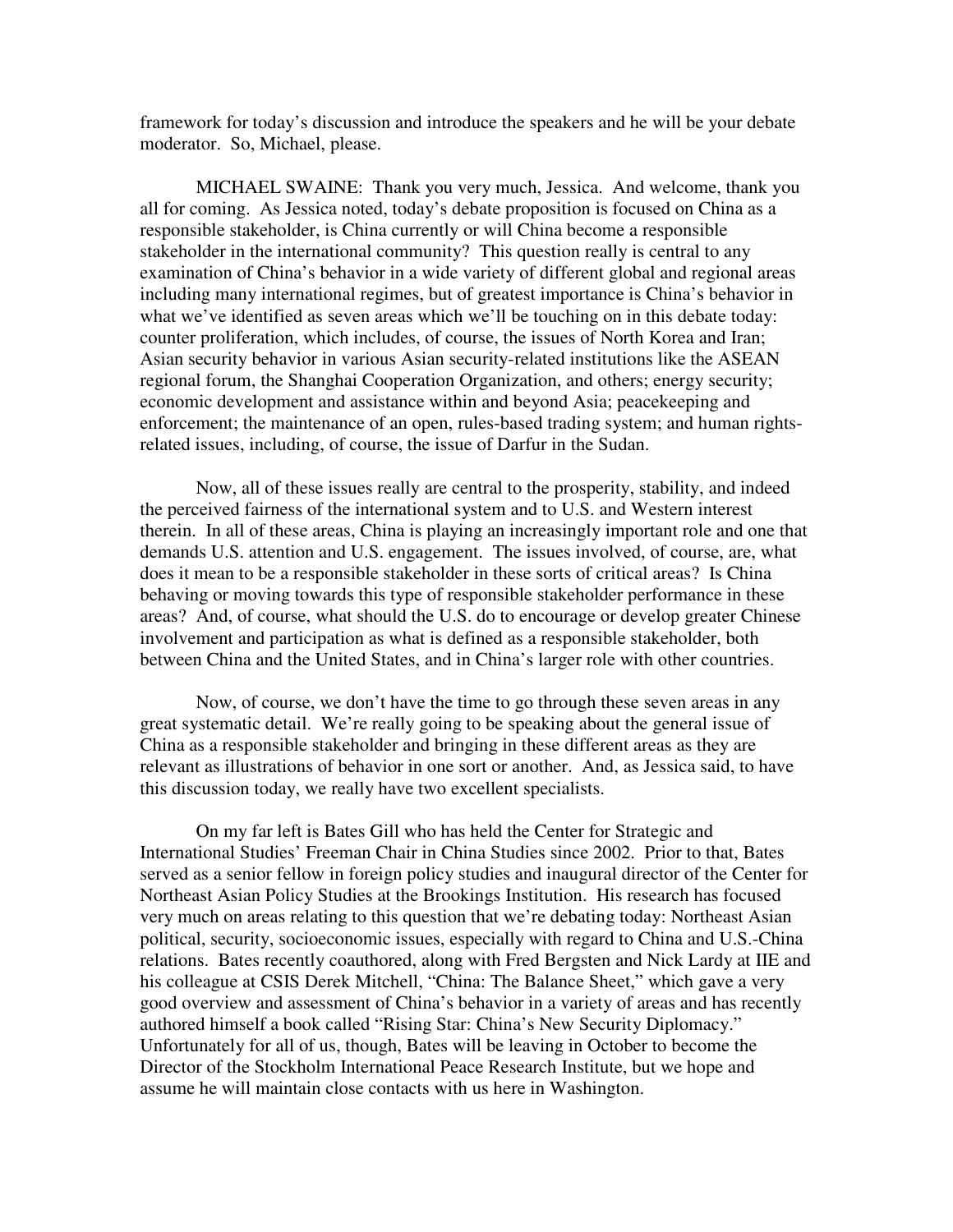Now, the other discussant and debater today is Dan Blumenthal. Dan joined the American Enterprise Institute in November of 2004 as a resident fellow in Asian studies. He currently serves as vice-chairman of the U.S.-China Economic and Security Commission which he joined in 2005, and as a member of the Academic Advisory Board for the Congressional U.S.-China Working Group. Previously to this, Dan was senior director for China, Taiwan, and Mongolia affairs in the Office of the Secretary of Defense for international security affairs during the first George W. Bush Administration. He is currently working on a book that will examine divides within the China policymaking community.

Now, as with the earlier debates that we've had, our primary intent here with having Bates and Dan address this issue is not so much to have a contentious back and forth from extreme positions. It's really to have two individuals who are regarded as serious and responsible specialists on this subject to discuss the issue in some detail, to probe both where they agree and where they don't agree and why. And here, there is significant agreement in some areas, but there's also some, I would say, significant disagreement between Dan and Bates in looking at these questions.

Now, before we begin, let me just say a brief word about format. I've asked Bates and Dan to each begin with about a five-minute opening statement that will provide their basic overall take on the issue, their underlying assumptions, et cetera. Then we'll sit down and I'll moderate, as we've done in the past, a series of questions that I will pose to both of them asking them to explain in greater detail points that they make in their opening statement about the definition of responsible stakeholder, China's track record and what U.S. policy might be. And in response to those different questions, Bates and Dan will take four or five minutes each.

So we expect to cover about 35 to 40 minutes through this segment and after that, we will address questions from the audience. And as we've done in the past, please write your questions down on cards located on the tables and pass them to ushers and they will send them up to the front here. We'll have about 30 minutes or so for question and answer. So without any further delay, let's begin. Bates, your opening statement, please.

MR. GILL: Okay good. Thank you. Good afternoon everyone and thank you very much to Jessica and to Michael, to Dan, for this opportunity to talk to you about this very, very important subject. For me, the long term trend is very clear that China is *becoming* a more responsible stakeholder in world affairs, increasingly willing and able to cooperate in the delivery of international public goods, such as economic stability and growth, nonproliferation, peacekeeping, and regional security, to name a few. That said, I'll be among the first to say that there remain many areas in which China must do more to promote itself along the path of becoming a responsible stakeholder. And you can be sure that we'll discuss those issues in greater detail.

The responsible stakeholder concept communicates to Beijing a broad set of expectations of where and how we expect China can become a more responsible power.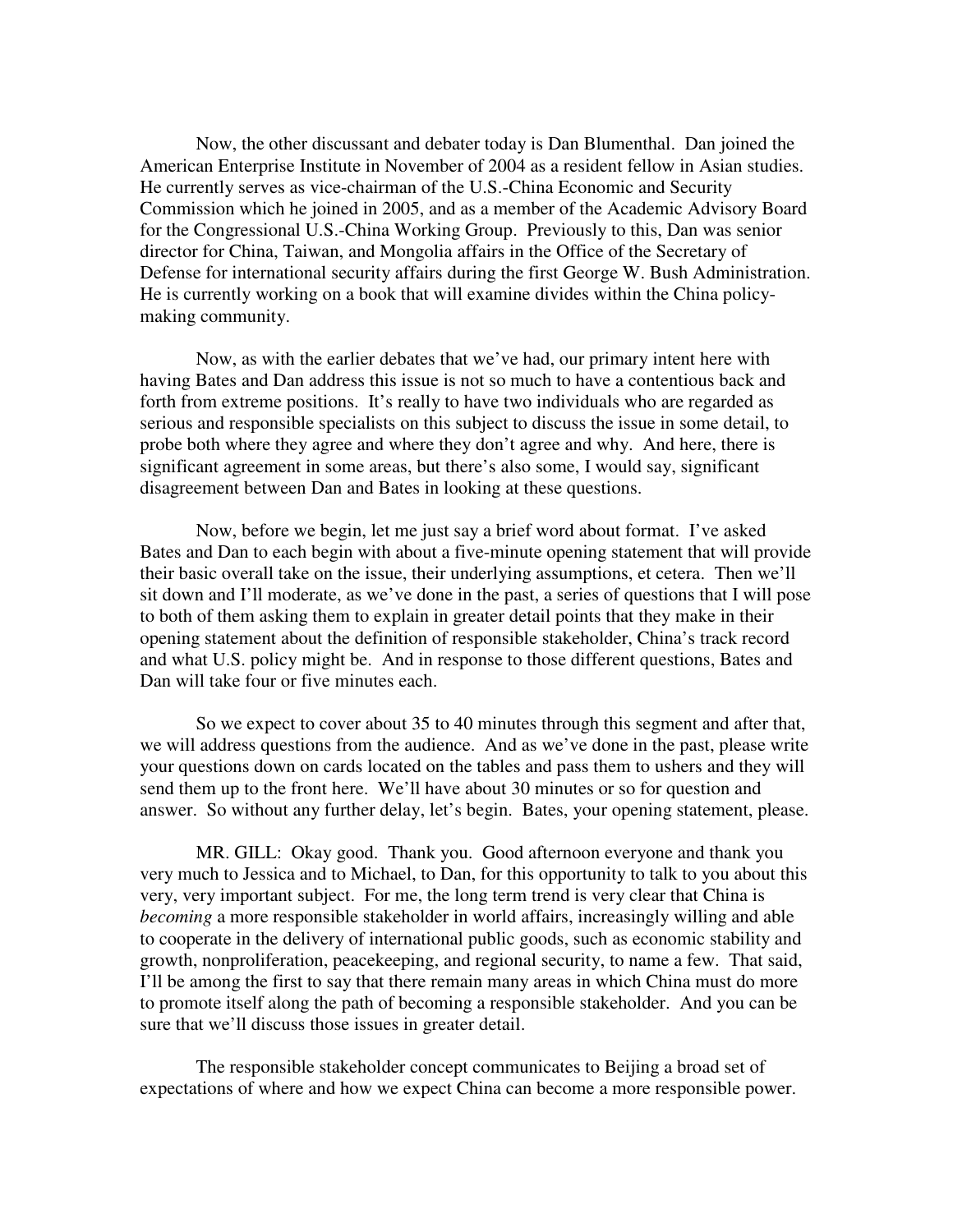The concept argues that China and the United States will have a better relationship when Beijing defines its own national interests, not in narrow self-interested ways, but more broadly, so as to nurture and sustain the global system from which it has gained so many benefits. And, in doing so, China would take actions which are increasingly convergent with international norms, international institutions, regional expectations and, yes, U.S. interests as well.

Now, how is China doing? Looking back over the past 15 years and, in my view, looking ahead to the next 10 or 15, again, the trend is very clear that China is becoming increasingly a responsible stakeholder. Indeed, for me, the most striking aspect of Chinese global security and economic policy over the past 20 years is its *acceptance* of international norms within a system built largely by the United States, not its resistance to them. On nonproliferation, the scope, frequency and technical content of China's WMDrelated exports have narrowed and declined while Beijing has taken a more active role in resolving the nuclear threats posed by North Korea and Iran, even joining, for example, the U.S.-led Proliferation Security Initiative.

On Asian security, recent years have witnessed an active increase in Chinese participation in and creation of a wide range of multilateral and bilateral security dialogues and confidence building measures, all aimed to stabilize, not disrupt, Asian security. On energy security, Beijing has increasingly come to recognize the foolhardiness of a mercantilist approach and, in a place where Dan and I, I think, agree, increasingly depends almost entirely today on the international marketplace for the comparatively small percentage of its total energy needs which it imports. If anything, we should be focusing on China's impact on global climate change as an issue of even greater importance about its future as a responsible stakeholder.

On economic development and assistance, China is moving from a net recipient to a net donor country and continues to expand its development and humanitarian assistance around the world. On international peacekeeping, China has significantly ramped up its participation in such missions from about 50 persons in the late 1990s to now more than 1,800 police, troops, and observers in 11 or 12 missions all over the world. China currently ranks  $12^{th}$  internationally in terms of contributions to U.N. peacekeeping, far ahead of most of the world's major powers, including countries like Russia, the United Kingdom, and the United States.

On the international trading system, China's overall embrace of globalization, its openness to trade, its remarkable economic success, has impacted the global economy in numerous positive ways. Just for the United States alone, by some estimates, because of China's low cost, high quality exports and the rapidly expanding American exports to China, the United States is on balance about \$70 billion richer each year as a result of trade with China.

On human rights questions, Beijing's hoped-for acceptance as a responsible great power falters most. While Beijing has taken some positive steps consistent with global norms, it still lags too far behind. And it will be difficult for Beijing to be accepted as a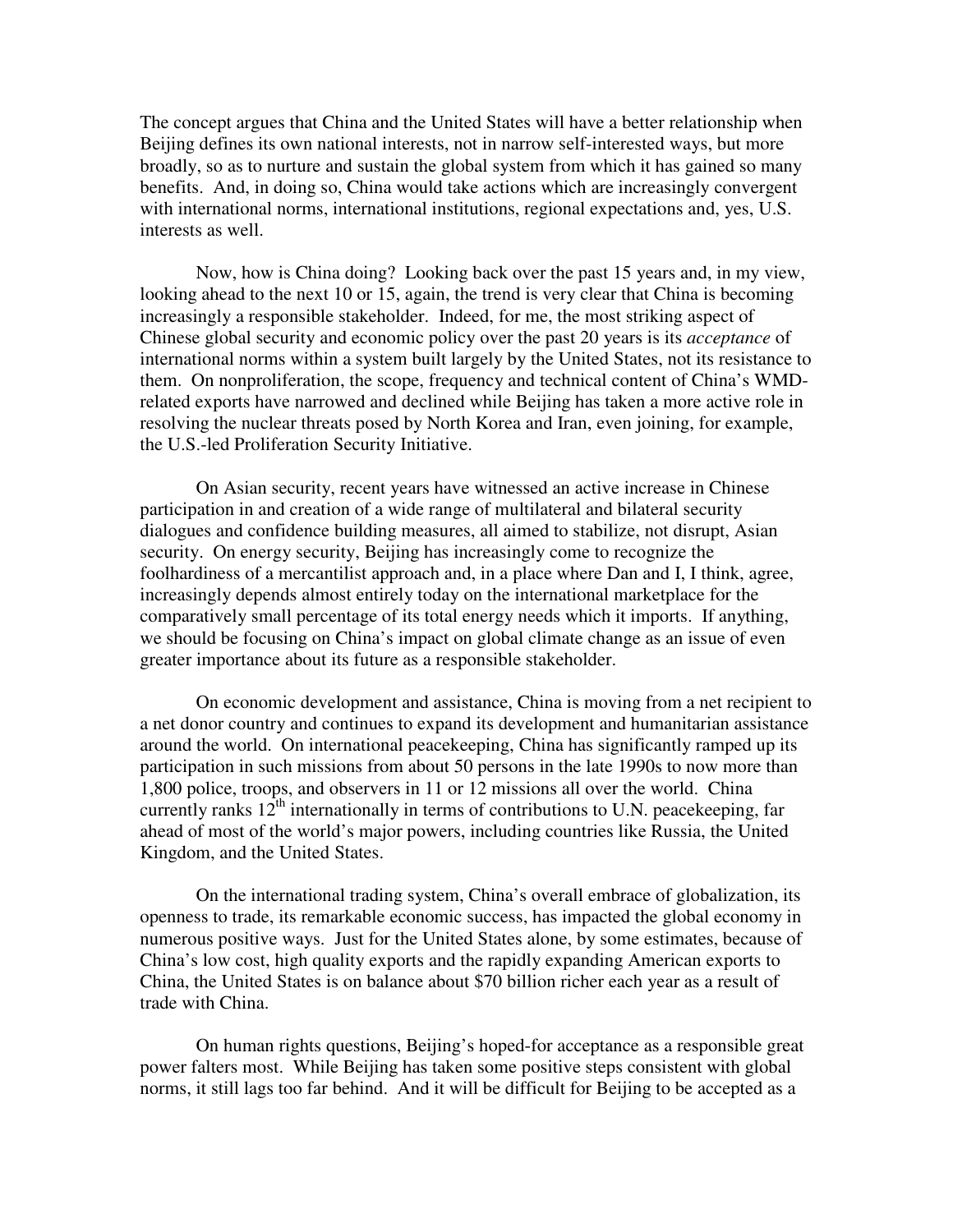responsible stakeholder or for outside observers to believe that egregious policies at home are not reflected abroad, as long as political and civil freedoms are severely restricted in China. Nevertheless, I think we can see some positive signs. For example, in the past year, China helped broker agreement by the regime in Khartoum for the Annan Plan. Chinese President Hu Jintao in Sudan in January earlier this year publicly and in a very high-profile way called on Bashir to act in accordance with the will of the international community. China's also agreed to be a principal donor of peacekeepers in support of a more robust United Nations-African Union force in Darfur.

Overall, for me, these encouraging trends are positive and show that China is *becoming* a more responsible stakeholder in world affairs. But there are, of course, many, many activities which do not fit this pattern and which are going to require continued close scrutiny by all of us. But at the end of the day, it is clearly in the interests of the United States to deepen and sustain these positive trends while moderating and hopefully changing the negative trends in a more positive direction.

Briefly, this means that we should first forge broader international support to shape Chinese policies in a more positive direction. We should make an even more convincing case to China that its commitment to becoming a more responsible stakeholder is not only in U.S. interest but is equally or even more so in China's interest. And lastly, we need to do far more here in Washington and across the United States to devote greater time and resources within our policy making processes to research, understand, and recognize what has worked in the past, what has not, and what is likely to work in the future to draw China closer to assuming even more the role of a responsible stakeholder for the years ahead. Thank you very much. (Applause.)

DAN BLUMENTHAL: Thank you very much to Jessica and to Michael and to Bates. I think this is a fantastic series you put together and I've been a recipient and a consumer, so I'm happy to contribute. I think I'll first start with the definition of responsible stakeholder and in that regard I'm going to take what Robert Zoellick coined as a term because I believe it was quite a sophisticated – he started it, he gets responsibility and it was quite a sophisticated and nuanced attempt to put forward to China what a peaceful path, peaceful development might look like. In fact, he's quite explicit that it was a response to China's own speeches and own public diplomacy and private diplomacy explaining to the world that its rise is going to be more peaceful than others.

And he basically said, the way I read it is, well, if you want to rise peacefully, here's how to do it, unlike some of the other countries in the past where power transitions have caused war. And he said basically there's a system from which you benefited and it's expanding trade and it's expanding its functioning energy market, it's promoting human rights and democracy around the world, it's working to stem proliferation of the weapons of mass destruction, has an open and transparent military affairs and activities and attempts to resolve conflicts through peaceful means. And he basically said that China has benefited from this system over the last 30 or so years and it's time for China to work to help not only accept it and benefit from it, but to, in fact, sustain and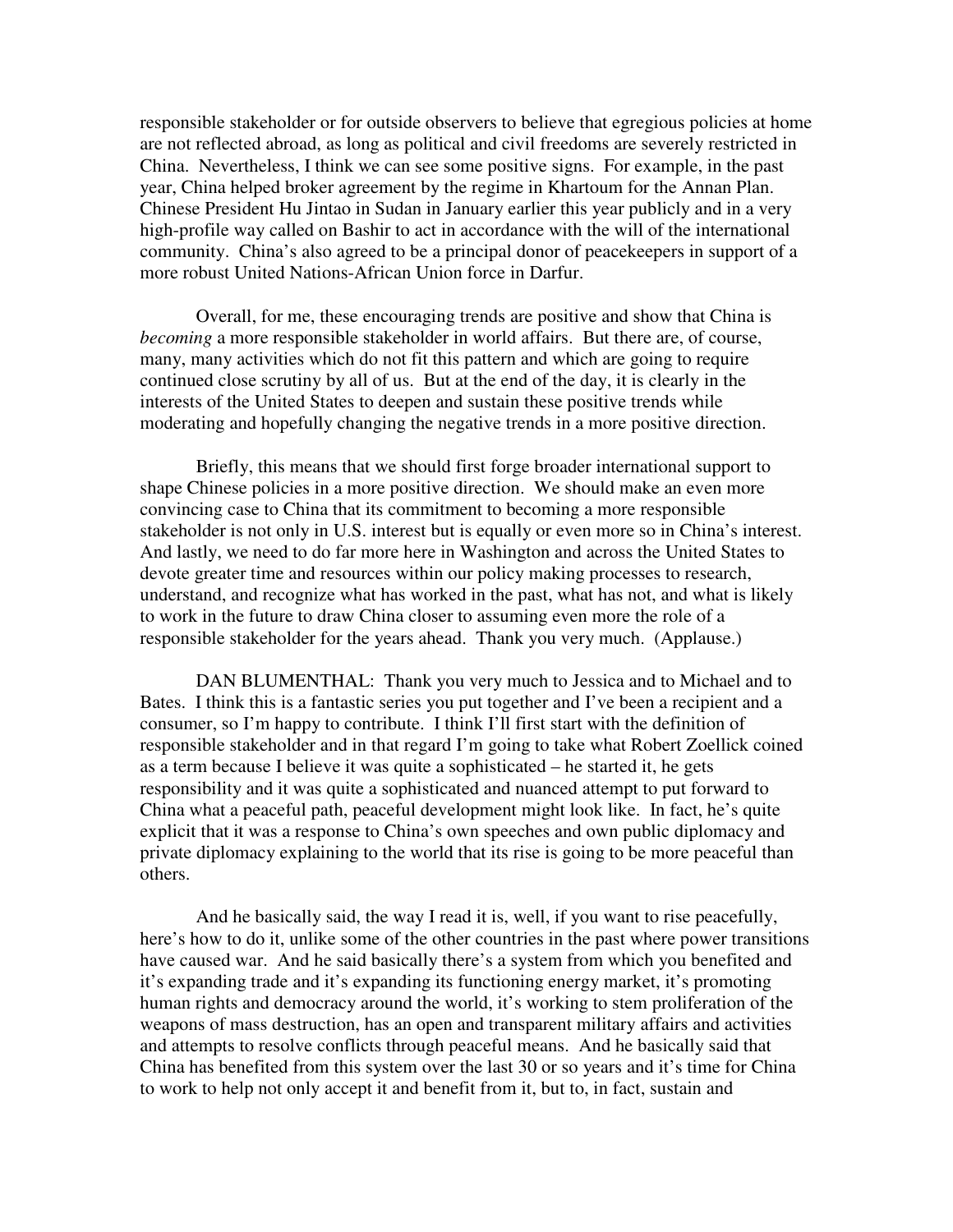strengthen it. And implicit in that is that today the system is strained. And he laid out some of the places where it is strained and he mentioned in particular North Korean acquisition of nuclear weapons, Iranian attempts to get nuclear weapons, he mentioned the genocide in Sudan and he mentioned some of the other issues that – he mentioned the peaceful resolution of the Taiwan Strait, some of the issues between China and Japan and some of the issues in terms of international economics that Bates mentioned.

And he also made a link between China's political reform domestically and its really attaining the status of a power that is able to sustain and build and strengthen the international system. And others, including National Security Advisor Hadley and Bob Zoellick himself in testimony to the Congress, made this link even more explicit, basically saying two things. One is, if you fail internally, it's going to infect the entire system and if you don't deal with your domestic problems, it's going to affect the entire international system, you're such a great power. And the only way we see that you can do that is by becoming more democratic. And, two, in order to promote some of these norms, especially regarding human rights and so forth, that's something that is going to take internal change and I tend to accept that proposition.

I don't have time to go through all the issue areas we were – I probably just have time to go through two issue areas — that we were asked to describe. I'll briefly talk about North Korea, Iran, and Sudan and I think that those are the areas where today if China and the United States do not work to thwart those threats to the international system from which we both benefit, the threats to the system will be so grave, there won't be much of a system to talk about China behaving responsibly in.

And here, on North Korea, I think China has fallen short. It's signed on to U.N. resolutions, but watered them down first. It is the country with the leverage to get Kim Jong-il to cease and desist. The numbers are well known. Investment in North Korea has actually gone up since the nuclear tests. China supplies 70-90 percent of North Korean fuel aid. It's responsible for close to 60 percent of North Korean trade; trade volume is increasing over the years. And I have in mind here as a responsible stakeholder, you are the country that can do the most, it is your responsibility to take care of this problem, sort of like Australia taking the lead with Indonesia, and China clearly has decided that though it does not want a nuclear North Korea, it has other priorities. And that, to me, is not sustaining the international system. That is, over time, going to threaten the international system.

Iran is a similar story. When it comes to the question of high cost, risky actions to stop these regimes from getting weapons, China chooses its narrow national interests – over sustaining the international system. So in terms of having a broader view of the national interest that we believe a great power should have, providing collective security goods, when the trade off has to be made, when the costs are too high, China will follow its national interest and that's the pattern we've seen exhibited.

Sudan, I'm sure we'll get to in question and answer. What I believe the United States can do first and foremost, I think the United States – China does want to be seen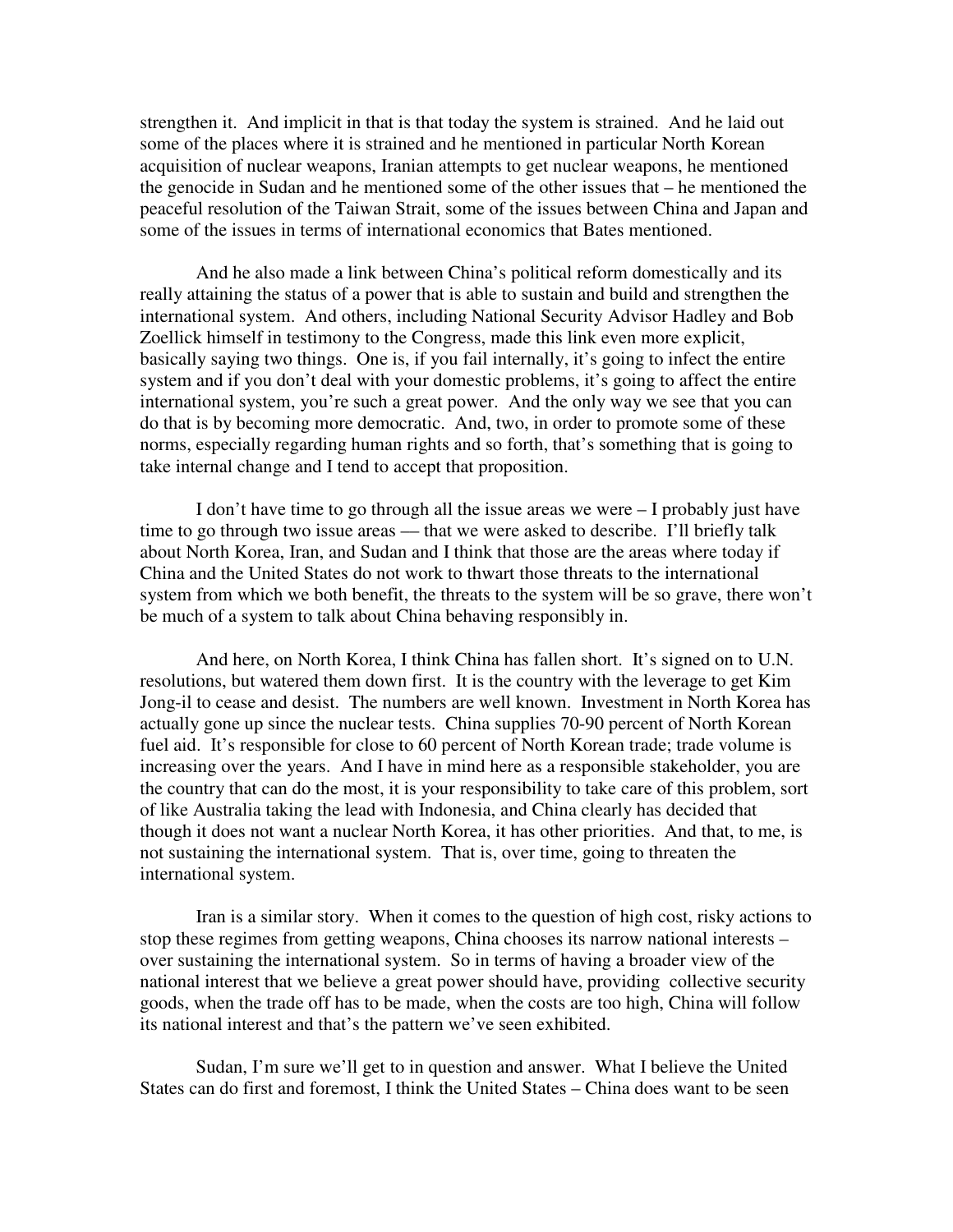internationally as a responsible stakeholder and so the pressure and international uproar over actions in Sudan, for example, have caused China to move somewhat. I think the United States really has to elevate the issues that are most important to the sustenance of the international system, like North Korea and Iran to the major issues on the bilateral agenda. Because without solving those two issues, all the other agreements and all the other norms that China has abided by will be meaningless. Thank you. (Applause.)

MR. SWAINE: Great. That's a great start. I'd like to begin by asking you both to flesh out a little bit what you mean by the concept of responsible stakeholder. You've alluded – obviously, you've repeated several times in giving various examples – Dan, you gave something that was pretty close to a definition in your opening remarks; I don't know if you did, Bates, or not. But I'd like to hear from you a summation of what a responsible stakeholder means to you and then, in reaction to that also, or in addition to that, how it relates to the question of domestic political system, because it seems here there's an issue, to what degree does the fact that China does not have a democratic political system affect its ability to be able to serve or respond or behave as a responsible stakeholder.

MR. GILL: Okay, thanks. Let me take it in two parts on the responsible stakeholder issue. First, just conceptually, again to stress as I did in the opening remarks, I think as Americans trying to judge Chinese activities and behavior, the responsible stakeholder concept is extremely useful. What it basically is doing is it's conveying, communicating to the Chinese, our expectations and it's allowing us internally to have a kind of road map or score card, if you will, against which to judge sort of behavioral benchmarks of Chinese activity and against which we can make a better determination whether or not China is or is not moving in the direction we would like it to; in essence, to answer the question that we're having here. And when I take that framework and concept and lay it down on what I see as Chinese behavior, I end up on the pro side of the question because I can see it moving in the direction that we want, where we believe that our expectations lie.

Secondly, though, and this gets more to your point, Michael. For me, I think in terms of how a country behaves or how two countries can claim to be jointly responsible stakeholders has a lot to do with convergent interests. That is to say you're able to identify between the two of you that you are expanding common ground on issues of key import to the two sides. In that respect, I think that the question of interest, in my mind, probably matters more than the nature of the regime with which you are working. And I think history, not just American history, but global history, is replete with examples of where countries with very, very different domestic political systems are able to identify a common ground for far longer than just short-term purposes and are able to identify common ground in ways that help them act together as responsible stakeholders within the international system. So I'm not dismissing the importance of the domestic nature of a country. It is a factor. I just probably wouldn't put as much weight into the scale as Dan might.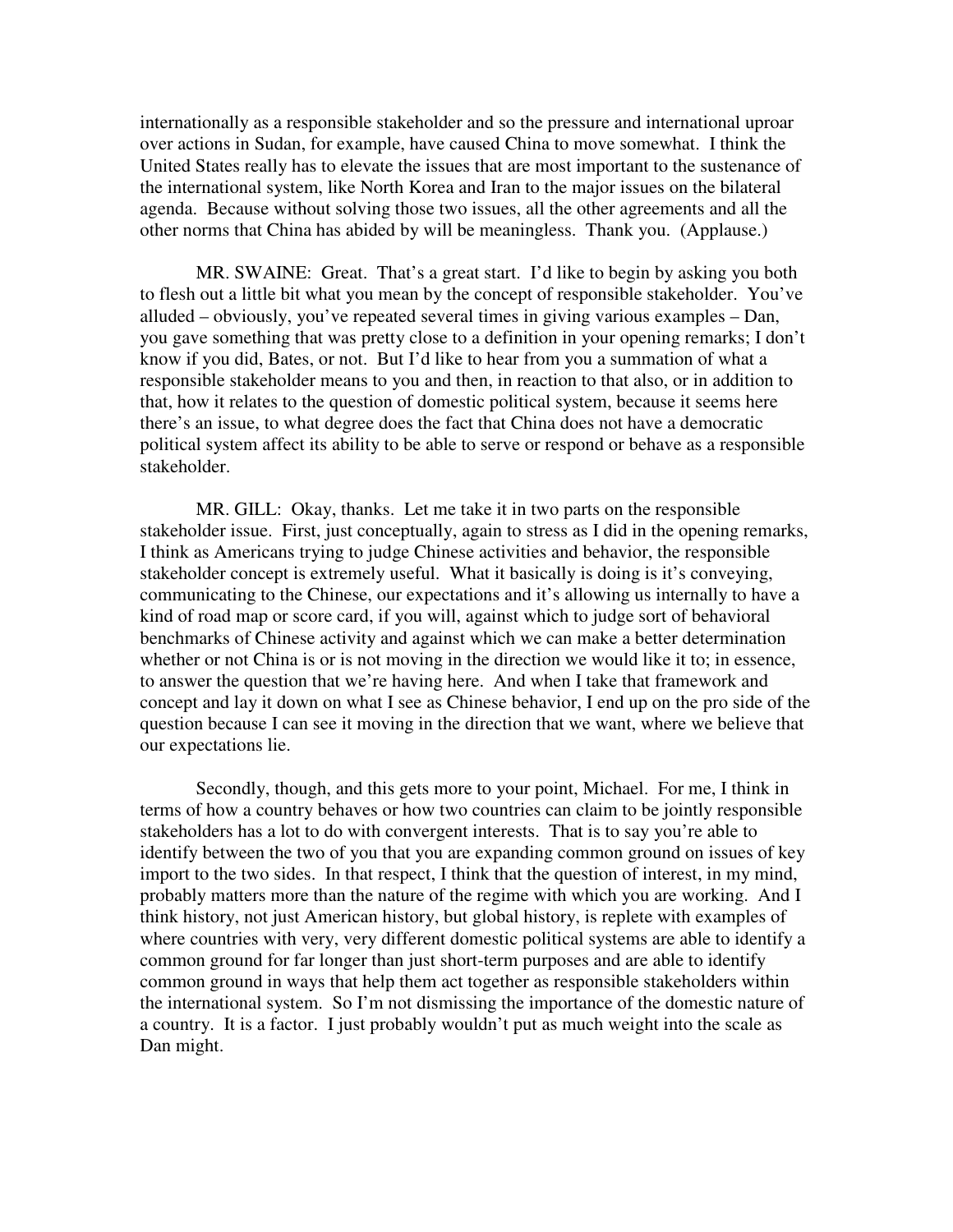MR. SWAINE: Well, let me just ask you then, Bates, if you're pointing to the issue of interests as opposed to the structure or the nature of the domestic political system, the immediate question, of course, is what are those interests? And what is the degree to which national interests can be, in fact, influenced by the way in which a government conducts its affairs domestically. Now, if you look down the seven different points that we've been raising here as areas of behavior for responsible stakeholder, do you think that there are variations in how a domestic political process can influence the ability or willingness of China to perform in these seven areas? For example, in the area of human rights, on questions like Darfur in the Sudan, do you see a link there between domestic politics and Chinese behavior, or would you look for outside interests as something that guides Chinese behavior more significantly?

MR. GILL: There's probably some importance to the domestic nature of the Chinese system on some of these issues and I think probably the easiest case to make for that is on the human rights question, where because of their own natures as an unelected government, because of their own concerns about international outcry over their human rights record, and maybe even more importantly, because of their longstanding principle, at least, the principle of noninterference in the international affairs of states, which has something to do with their domestic political situation. There then we see the greatest recalcitrance, the greatest resistance, on the part of the Chinese.

But I think, again, there are other factors at work. I think if we were talking about, for example, the interference in the internal affairs of odious regimes, you could make the case that, again, interests trump that. As, and if, North Korea becomes ever more dangerous to China, as and if that nation continues to undermine Chinese national interests, you will see, as we already have, greater and greater interference in the internal affairs of the North Korean state by China. So maybe the Chinese have not yet come to the conclusion, as they should, that what happens in Sudan does matter to their interests. And I think they are coming around to that at last. But I think, again, it's interest more than it is simply a matter of the political nature of the state we're talking about.

MR. SWAINE: Well, Dan, let me flip this around then and ask you. You do place quite a bit of emphasis on the domestic political system in China as influencing Chinese behavior. Where do you see the limits of that argument? I mean, China has made progress in certain areas, it seems. It has signed on to certain agreements; it has been doing some things it seems that are perhaps not quite the same as they were when they started out, perhaps regarding North Korea, maybe in Sudan. Where would you define the boundary between, say, domestic political process and interests and what are the interests of China in being a responsible stakeholder?

MR. BLUMENTHAL: Well, this gets to some of the fundamental problems with the concept itself because what we're doing is defining China's interests for them and I understand it's a good framework to continue our diplomacy with China, but it doesn't mean that China accepts those interests. I don't believe that interests are objective and immutable. I think that countries define their interests: domestic regimes define their interests very differently. The reason China is acting more responsibly is because there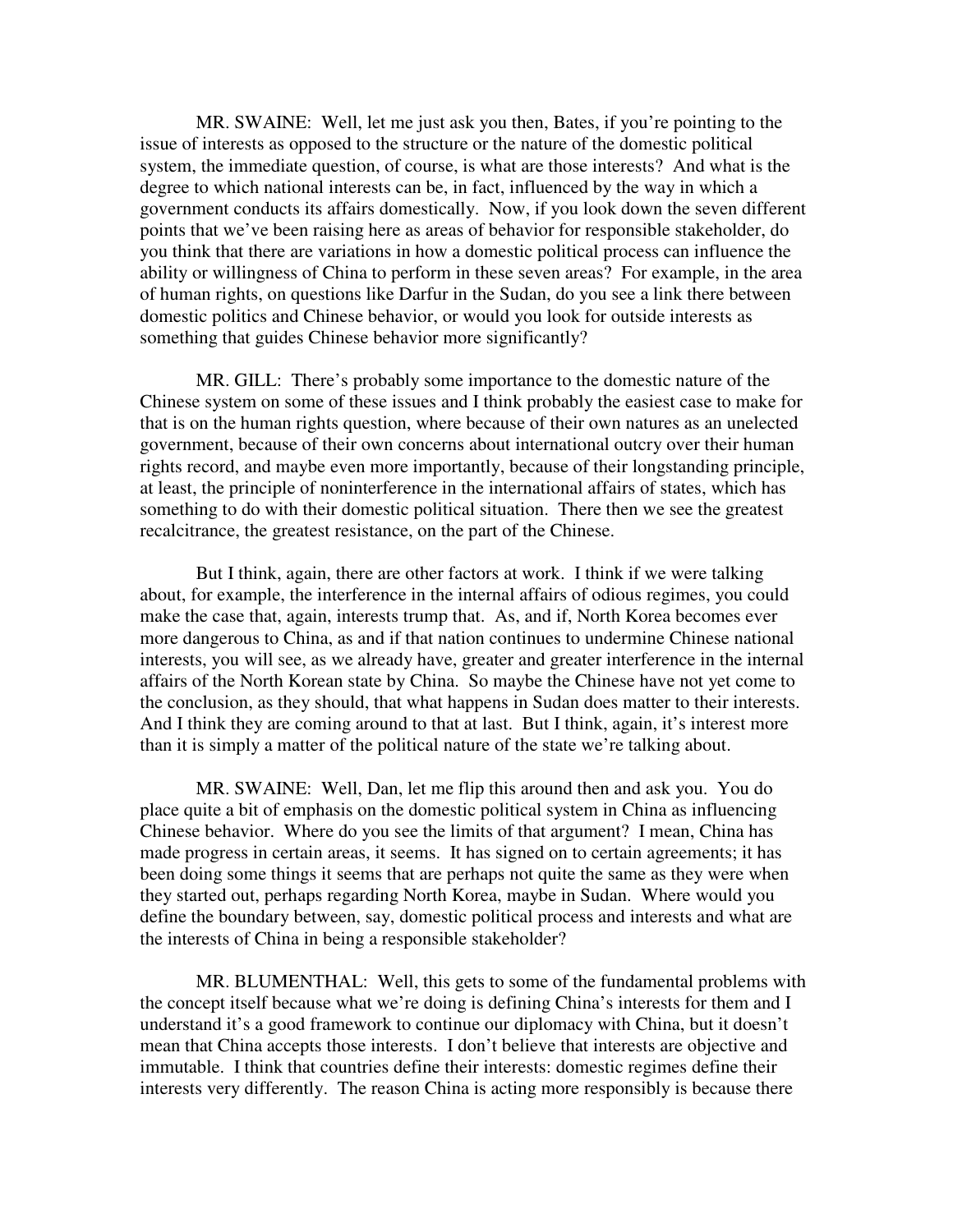was domestic reform, Mao is not Deng. And so they're not supporting insurrections. They're not an ideological power any more, trying to spread communism and that has a lot to do with what changed domestically. Deng Xiaoping decided to embrace the international economic system for Chinese internal purposes. I don't see a neat divide between domestic political system and definition on interests. You get a change in regime type or in countries and you get people who define their interests very differently for a variety of reasons.

Again, there's going to be some areas, obviously, where it just doesn't seem to be possible for China to be the kind of responsible stakeholder that Robert Zoellick and others laid out, unless it changes internally. Here, I think, of the obvious ones, caring about human rights or humanitarian issues. I think also some of the transnational issues: the public health issues and SARS and the Avian Flu and so forth, China is not a transparent country. It's more transparent than it was under Mao, but there's still an emphasis on concealing and controlling information. And I think that's going to grow into a larger problem over time.

The interesting question will be whether engagement internationally changes China. – The great hope is, and has been, that engagement with the international world and China's stepping out into places where it hasn't been before like Darfur all of a sudden creating an international uproar which it didn't expect, tapping the NGO movements and Congress. Whether that will make internal changes into China. I think that's the great hope of our grand strategy with China. But I don't see China, as a deliberate policy matter, all of a sudden accepting U.S. and EU norms of intervention for humanitarian reasons or particularly liking the fact that the Western governments are trying to set standards of governance and international aid. I don't think China's going to like that very much at all because of their own concerns about intervention.

I think on questions of war and peace, that might be the outer limit of where domestic politics define the national interest. Although, I would argue a changed China might define its interests vis-à-vis Taiwan differently just because the entire structure of its legitimacy may well change. I can't say that for sure. It might be more nationalistic. It might be more militaristic, but you could imagine, based on all kinds of historical examples where a country says, well, we know these people speak Chinese and we know they were once part of us, but we have other things to worry about. We're legitimate for other reasons and does not need the Taiwan issue to bolster our legitimacy. – Because a domestic regime defines a country's interests, I don't really see the very easy split between the interests versus the character of the regime in question.

MR. SWAINE: So you see the domestic political system in China as being certainly a factor and perhaps a major factor in some issue areas that influence the way the Chinese behave. But it's not an absolute wall. I mean, it's not something that will stop the Chinese in every instance from doing certain things, that there are larger interests beyond what are dictated by their domestic political process that could, indeed, get the Chinese to do things that they might not otherwise do because they're not democratic.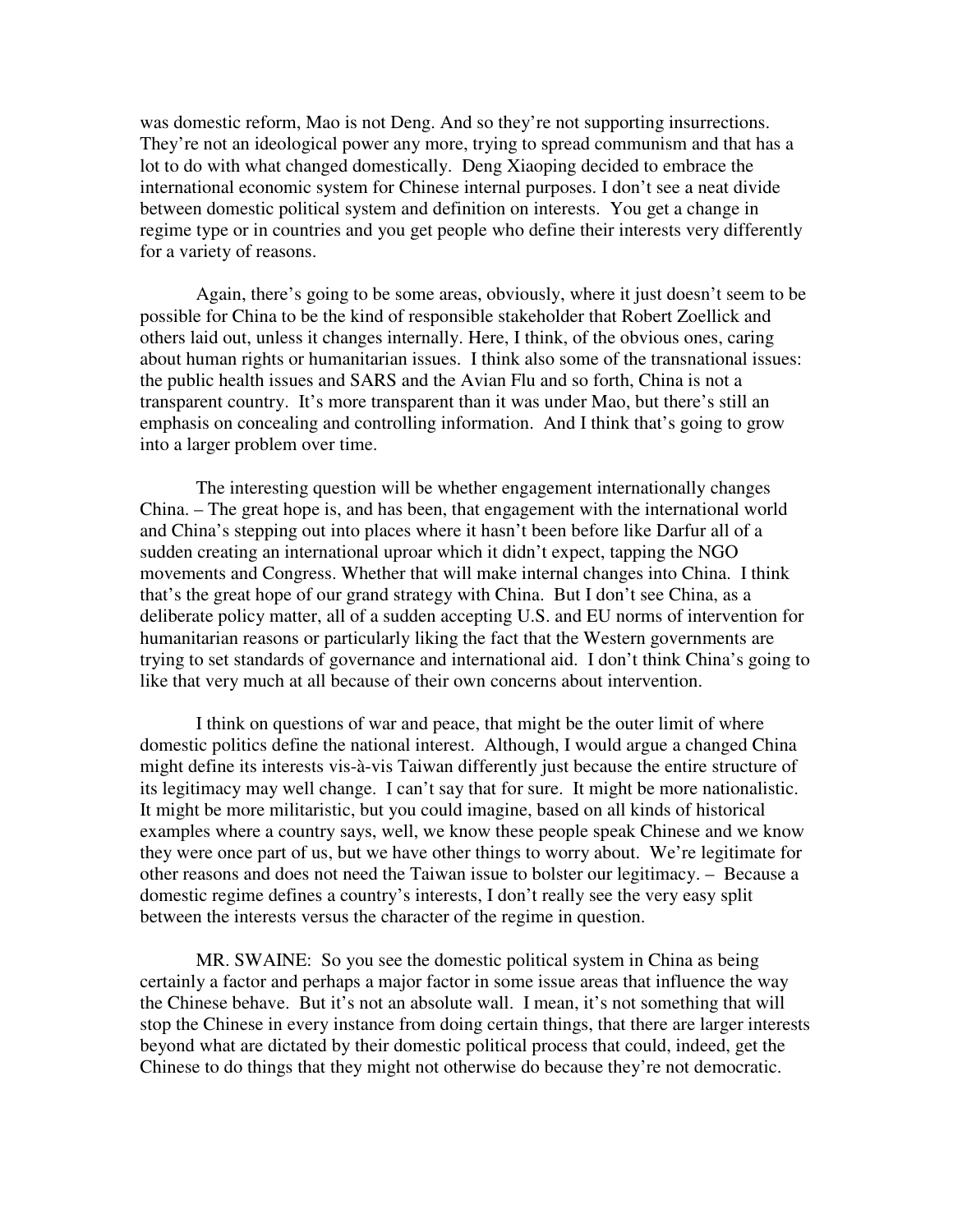MR. BLUMENTHAL: I think so. Again, I think in the question of the hopeful and optimistic version of what's going on in Darfur is that because China sees its interest in keeping stable and good relations with the United States at least for the time being, a benign external environment, not wanting to be put in the category of international outlaw, all those pressures may work on China to do what it wouldn't have done otherwise. So yes, in that sense, that's the case. That's the clearest case that I see.

MR. SWAINE: Okay. I just wanted to have you address this question of scorecard. I think Bates mentioned this word once and I can't remember if Dan did or not. Zoellick came up with this concept of responsible stakeholder and other senior U.S. officials have used it several times since - is it in your mind something that the United States should indeed have as a standard, a frame of reference, that there's sort of a fixed notion of what it means to be a responsible stakeholder that's been defined that is kind of preexisting that the U.S. has, in many ways, defined, and that we're looking to have the Chinese meet that expectation? Because there's also another point of view which argues that this isn't cast in concrete. It's not a fixed concept, that indeed this concept is open to some degree of dialogue, of adjustment, if I dare say, mutual accommodation on the part of both the United States and China to arrive at what it means to be a responsible stakeholder in many, many areas. So in other words, it's not a scorecard by which the U.S. just measures China's progress; it's a concept that both sides are grappling with to try to define for both of their interests, which may indeed require adjusting what that means over time and accommodation on the part of both of them. So I'm interested in finding out where you lean between the one extreme view, if you will, and the other extreme interpretation of what it means to be a responsible stakeholder.

MR. GILL: Thanks, Mike. I just want to also pose one question if I could – Dan could get to it later if we want to – but just for thinking about here in the room. We were just talking about how does China's internal situation express itself externally, in terms of becoming a responsible stakeholder. The opposite question could be asked, too. To what degree, as China becomes a more responsible stakeholder internationally, to what degree does that affect internal dynamics? That'll just be worth discussing.

To respond to your question, well, I think we can't be naïve here. Obviously, Deputy Secretary Zoellick wasn't out there to talk about what is in China's interest to achieve; he was out there to express what it is in our interest to achieve, but at the same time, making a convincing case that it is also in China's to do so. And certainly at a very bottom line measurement, they'll surely get along better with us if they're able to see their interests in that way and to move in those positive directions.

So yes, in defining it, obviously it has a lot to do with what American interests are. But I also believe – or maybe Zoellick and others have not expressed this as clearly as this, but it's my view, at least, that a part of this process has to be some accommodation, some negotiation, and some consultation. I mean, if our definition of being a responsible stakeholder was to do 100 percent everything that we wanted other countries to do, well then I'm not sure we'd have any partners, other responsible stakeholders out there. I mean, we surely wouldn't be able to name other countries like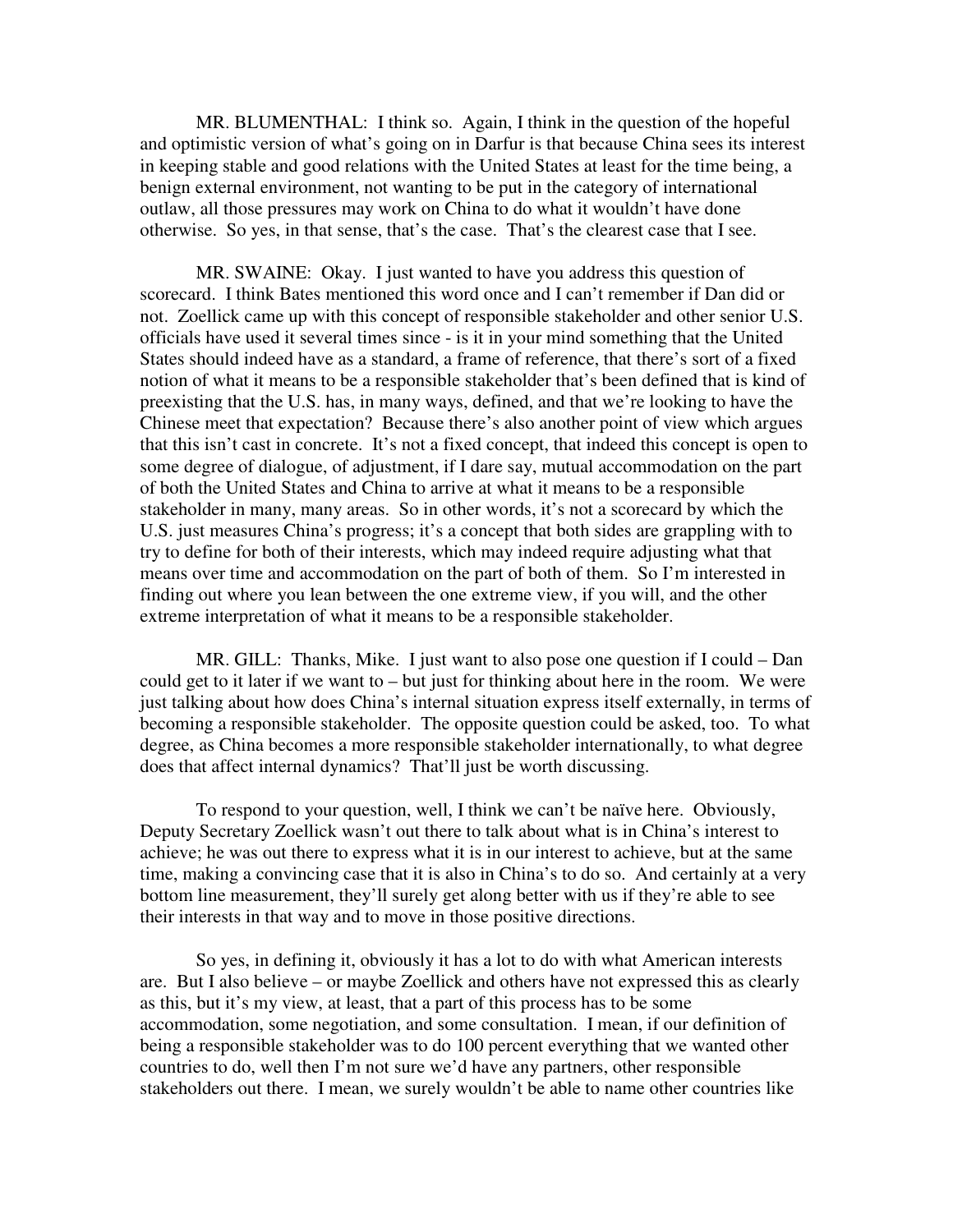the United Kingdom or France or Russia or you name it as responsible stakeholders. So clearly there's some flexibility in there in an effort to try to get to these ends through negotiation – or through some other form of accommodation. Some good examples are out there.

I think the Bush Administration very wisely has turned to China to lead in trying to resolve the North Korea situation through peaceful dialogue, very wise. And that had an aspect of accommodation with Chinese interests in doing that. So far, we could probably do a much better job in twisting China's arm on the Sudan, but I think a part of their more responsible approach to that issue is because we've had some serious discussions about where their interests lie, where ours lie, and trying to find some common ground. Unlike an ally or some very, very small power internationally, China's very different. China is a rising power; it's a more powerful player. It's going to demand some flexibility on our part if we really, really want them to be responsible stakeholders.

MR. SWAINE: Dan, what's your view?

MR. BLUMENTHAL: Well, the way I look at it is we turned around and said it's very unique to China, as we said in the sense that we face here a rising power. History has not been kind in terms of the power transitions and so forth and so how do we try to take China at its word that its rise is going to be peaceful. And we basically said, look, this system which you wisely accepted, at least on the international economic front, has benefited you, has made you more prosperous, has made you more powerful. We actually did adjust quite a bit ourselves, certainly on the economic front. We pushed to get you into the WTO that has caused us dislocation here at home. We certainly didn't work to keep you out of organizations; we've been working to keep you in. And as a result, we have had some hand in helping you grow.

Now, we have a system that we largely created after World War II. It has benefited us; it's benefited a lot of other people. We think it works pretty well. And I laid out the characteristics of it as Bob Zoellick did. It is under threat today by the different things that I mentioned, the Jihad terrorists, the North Koreans, the Iranians. And in the background, it could be under threat in terms of the way you rise. If you accept the system that we created and don't try to change it and, in fact, not just accept it, but sustain it, then I think your peaceful rise plan will work out just fine. But if you try to change it, if you try to disrupt it, if you try to, let's say, act like other powers before you and rewrite the rules, I don't think your peaceful rise plan is going to work out the way you said it would.

So when you talk about accommodation, I would ask accommodation on what issue? I don't see us accommodating or the EU accommodating on norms or on humanitarian intervention, on norms of international aid and so forth. I don't see us accommodating on the issue of Taiwan. So it really depends on what – I think the international system has made enormous accommodations already to China's rise. Again, it really depends on what China wants us to accommodate on. I can't see a lot of places – if it's a question of leave us alone on Iran, let us do our oil business while the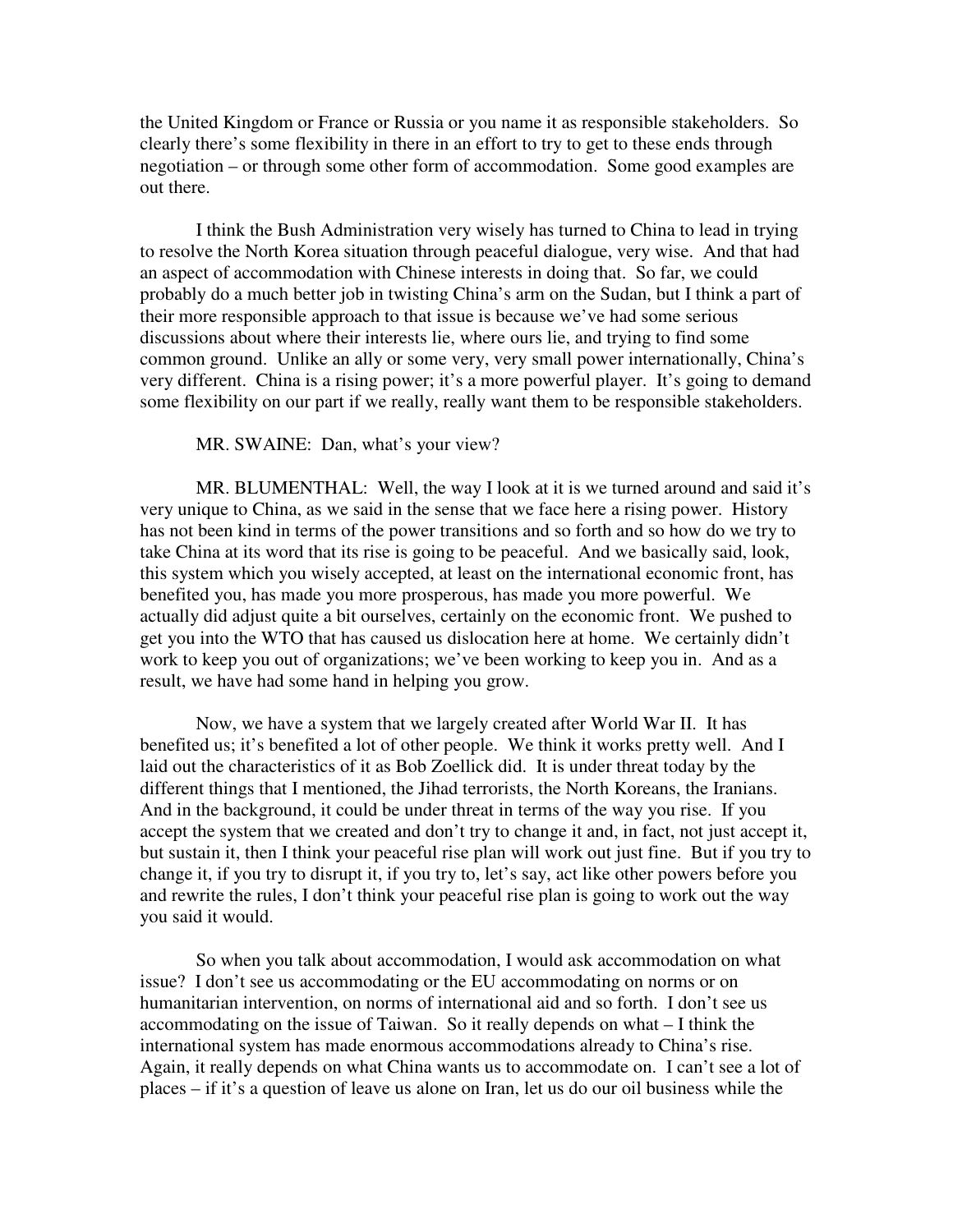rest of the world is concerned about acquisition of nuclear weapons, I can't see accommodation on non-interference. So I think it's very much – we have a good system in place. Come join it; come sustain it.

MR.SWAINE: Okay, well, let's turn to this issue of the specifics now. We've talked a lot about the general concept of responsible stakeholder. And you've mentioned in some of your responses and in your opening statements some of these issue areas, let's talk specifically about some of these seven areas. What explains progress in the Chinese case in different areas of being a responsible stakeholder? How would you explain why particular areas have shown the progress that they have? And which ones do you think have shown the most progress? And conversely, what areas really – and you've mentioned human rights; I know that's one large one – but in addition to that, which areas really don't show that much progress and why? I mean, how do you explain the variation that we see in specific areas when you look at the behavior of the Chinese and the trend line?

MR. GILL: Well, I get back again to this question of interests in driving this more positive approach from the Chinese. I tend to look at three fundamental interests that the Chinese have, which is pushing them in this way. One is we're all well aware of the domestic challenges China faces at home. Hence, they need more than ever to pursue external relationships which are stable, which are productive, and which allow them to tap into the kinds of resources abroad, whether they're markets or technology or capital or good diplomatic relationships, you name it, which can then provide for the kinds of growth and stability that is needed at home. This is very much based upon the need for – they recognize the need for stability. But that turns out to be a positive, I think – a net positive in terms of its international behavior and for our interests.

Secondly, I'm encouraged to think that the Chinese understand what the political scientists would call a security dilemma. That is, they understand that as they rise and become more powerful, they risk upsetting that trajectory because their neighbors and other major powers in the system are going to come back and try to counterbalance, contain, or undermine that process. So they understand very clearly that for them to be successful, they need to enter into this full range of agreements, confidence-building measures, positive behavior – generally, the nascent beginnings of a more responsible stakeholder approach to the international system – if they intend to survive internationally and regain the position in the world that they seek.

And then lastly, I think they have a very powerful interest not to confront the United States, and to do whatever they can to try and build a constructive relationship and avoid at almost all costs open confrontation or conflict. The United States is still the dominant power in the system. China understands that very, very clearly, and seeks generally positive approaches.

So those are the interests that drive this. Now, when you lay that out into these various issue areas, where I see the clearest evidence of a responsible stakeholder approach probably is in the Asian security basket, where they have gone to great lengths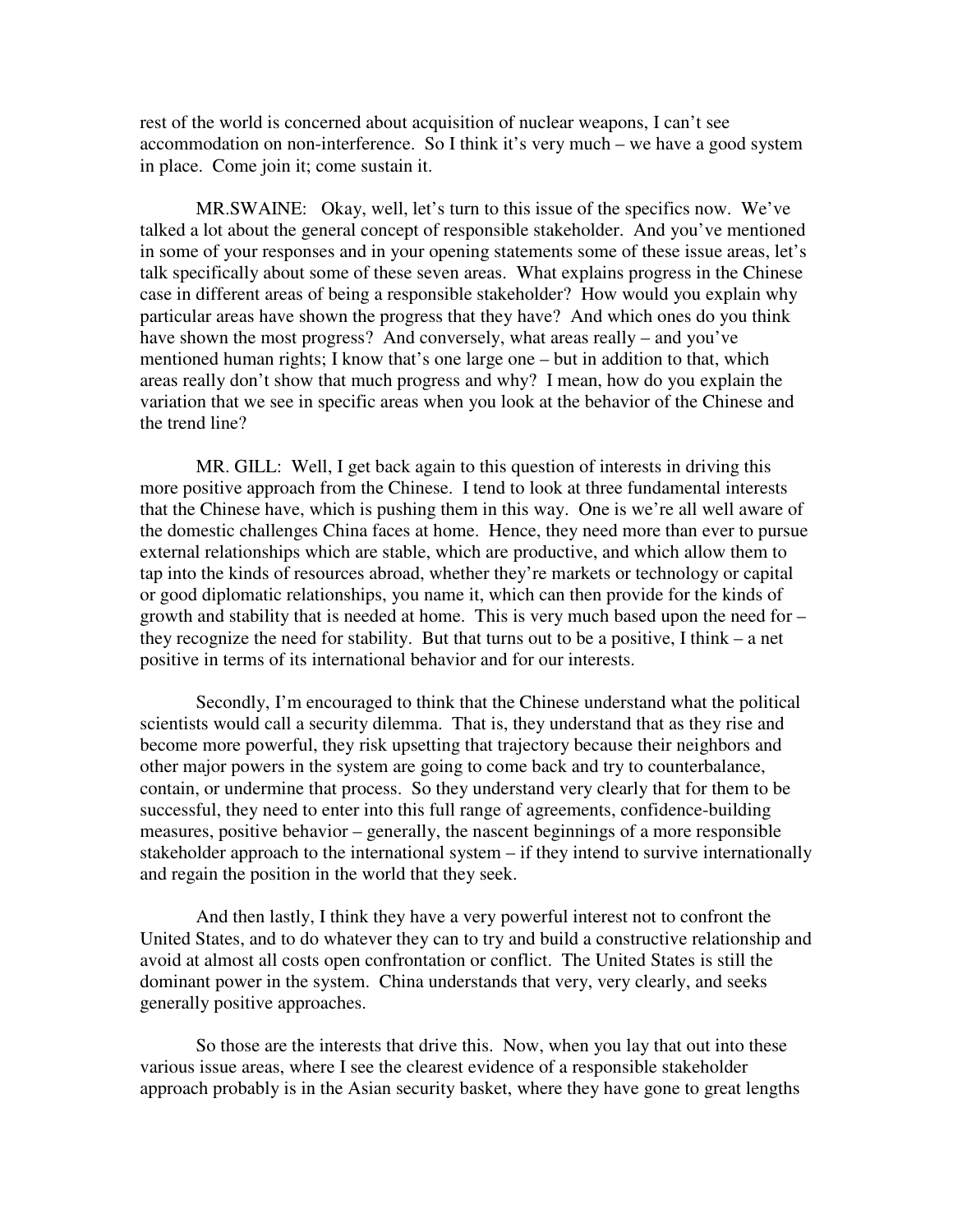to create a much more positive set of relationships with the full host of its neighbors. And it's not just talk; it's not just paper agreements. I would point to the Shanghai Cooperation Organization as an OSCE, an Organization of Security and Cooperation in Europe-like example of China finding concrete measures, demarcating borders, demilitarizing borders, establishing far more peaceful relationships with its neighbors as a groundwork to expand beyond into economic development.

Peacekeeping is another relatively low-cost but potentially high payoff contribution, which the Chinese can make to the international system and comports with these three broad interests, which I just mentioned.

Finally, proliferation – I think in the mid-1990s, the Chinese came to a very, very clear understanding, in part because of our constant haranguing of them, that proliferations simply was not in their interest. And I think they've come to a very strong realization on that. Not only is it good for their external stability; it's good for their relationship with its neighbors, and it's good for relations with United States to pursue this more pro-active and positive non-proliferation policy.

MR. SWAINE: So those would be the three major areas where there is progress?

MR. GILL: Those stand out for me.

MR. SWAINE: Would you say then that China's behavior in policies regarding both North Korea and Iran, two of the most major non-proliferation issue areas for the United States, represents, by and large, examples of China as a responsible stakeholder?

MR. GILL: By and large, I think it does. And again, compared to where we were not very long ago with the Chinese – I'm not talking about Maoist China; I'm talking about so-called post-1978 reformist China – where China, first of all, with Iran, was an active proliferators to Iran. I mean, I totally agree with Dan that – Dan put it, I think – Iran, if they don't understand that this is their problem, then the whole system is at stake. I mean, China has responsibility for what it did with the Iranians in the 1980s and even into the early 1990s. But that policy has almost entirely reversed, just in terms as a supplier. And now, in a diplomatic realm, it has also decided to step up its engagement on these issues and take measures, including in the UN Security Council, which would have been unprecedented, just even five or 10 years ago. So again, it's a trend.

I mean, if we're simply going to take a snapshot of where we are today and compare it to where we want China to be tomorrow, well, obviously, there are going to be gaps there. The question is, are they moving in the right direction? It's very clear to me that they are.

MR. SWAINE: Dan, where do you see the progress; where do you see the failure; and how do you explain the differences?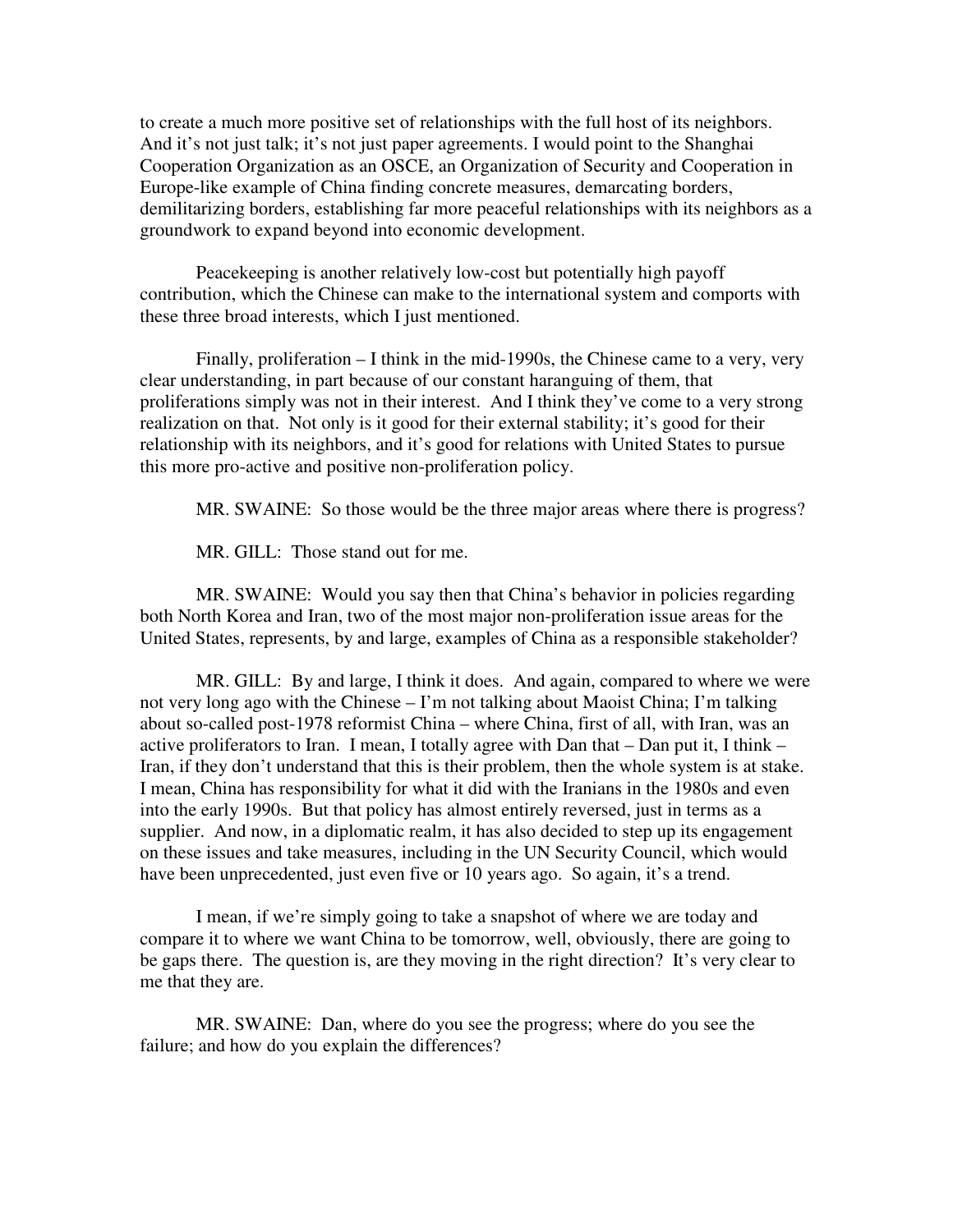MR. BLUMENTHAL: Well, I agree with Bates that there certainly has been progress and there certainly has been a difference in a much more sort of good neighborly policy in Asia. The question, which, at this point, is unknowable – I know you wrote in your book, Michael, with Ashley Tellis, and I tend to agree that if your grand strategy is to build up your power and then to make a play for some sort of more dominant role in Asia, then it makes great sense right now when you're not so powerful to engage the region in ways that reassure them.

So we don't know in this room whether it's an instrumental move while China builds up its power or whether China has actually changed its entire view of power politics in Asia. I mean, we will know; but we don't know.

I would say there are some examples of China's behavior that fall into the category of making a play for dominance. And actually, the Shanghai Cooperation Organization, I would put in that category in the sense that it excludes the United States; – Russia and China clearly got together a couple years ago and said they want the United States out of Central Asia. It's another forum where Iran has been provided with a chance to brag about its relationship with China. And China may not perceive Iran as a particularly friendly country, but Iran perceives China as – at least in part – as a way around international pressure. And so, when you have Ahmadinejad in Shanghai bragging about the relationship with China, it takes some of that international pressure off. So I put the Shanghai Cooperation Organization in the category of the play for dominance.

Now, I think China is willing to take low-cost, low-risk measures, also because it's very much in its interest not to get any sort of counter-balancing coalition, certainly not at this stage of its development. It has interests in its own economic development, so it is engaged more in the region economically.

But on Asian security, look, there are two flashpoints right now in Asia. One is the Taiwan Strait and the other is North Korea, where some really catastrophic event could happen. And you cannot, really bring up either of those issues within any of the Asia fora we're talking about. I don't think the United States, Japan, South Korea is in any way comfortable or satisfied with the types of information that China is providing on what it would do in a North Korea contingency. I think that's very secretive and opaque. On the Taiwan Strait, you're not even allowed to bring it up in these regional fora.

So again, if the matter is low-cost and low-risk to China it will engage for the reasons we laid out. True international fora that are solving the problems of the day in Asia – China will work to prevent solutions, and I think these are issues that the trend may be better, but these are threats to the system today, and we might have a very different system if we don't solve them. And I can't see us solving them if China doesn't help.

MR. SWAINE: Could I just to follow up – what would you point to if you look at these issue areas as something where it would be a clear indication that the Chinese had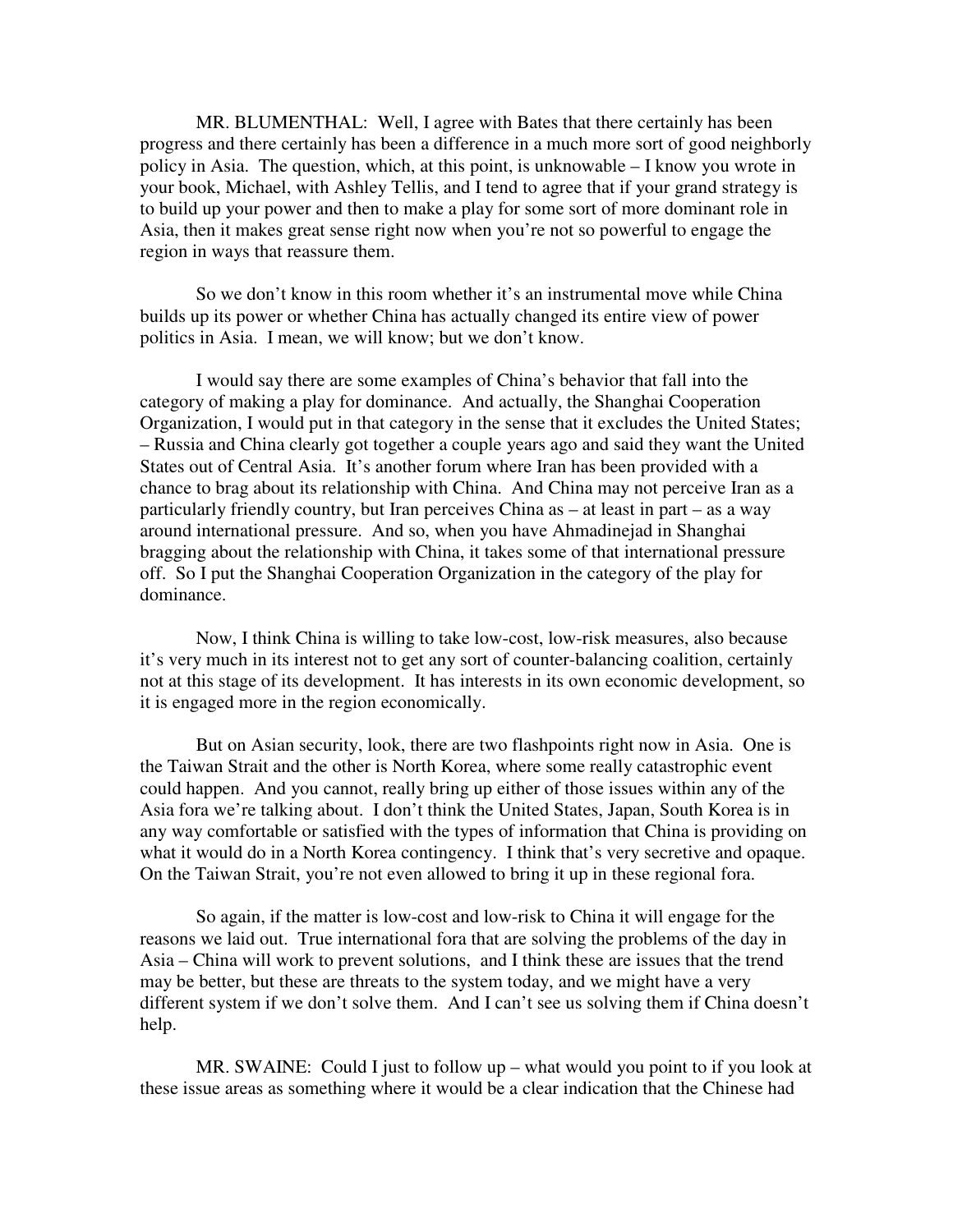incurred a cost or had taken a risk that you would see as something that would really confirm to you that – hey, we're seeing real responsible stakeholder behavior here that we haven't seen before?

MR. BLUMENTHAL: North Korea. I mean, the numbers I just gave you  $-$  if those numbers started to reverse. To the extent anyone has control or leverage over Kim Jong-il, it's China. So if those investment numbers I read off to you started to go the other way, if the borders were opened, if they complied with their refugee obligations under the UN and let refugees out if the trade started to go down, if they basicallygave the North Koreans an offer they couldn't refuse – it's risky; it's very risky for Chinese. I understand why you'd rather not do it, but then I'd say, you're helping the world solve a critical, critical problem and you're the only ones who can do it really.

MR. SWAINE: Well, maybe we can get to some more of this particular issue in the question and answer with the audience. But since we're running out of time for this segment, let me move to the final question, which, of course, is what should the U.S. do about all this?

In your draft papers, you both laid out a series of things that you think the United States should be doing. And I'm not asking you to recapitulate those now; it would probably take too much time. But if you had to point to two or three critical things that you think the U.S. should be doing to encourage China to become a more responsible stakeholder in a critical area or areas, what would they be? Where would you point to something that really needs to be done that isn't being done – something other than just more of the same? Dan, why don't you start with that?

MR. BLUMENTHAL: Well, this framework or this concept, especially with some of the grave threats we face to the international system will only work if we're able to ourselves take the risks in upping the pressure with China on issues that matter to us. We're clearly not doing that on the North Korean issue; we're not prepared to elevate it to the top priority in the of Sino-American relationship. We have some leverage with China in the sense that it wants to maintain good relations with us; it wants stability; it wants a good, successful Olympics; it doesn't want Japan to go nuclear. There're all sorts of levers that we have to say to China just how important this issue is for us in our diplomacy, and also that we will take actions that are destabilizing for them if they don't move on North Korea. That's one area where I could see, which would not be more of the same. We've become very sort of complacent that China is just going to take care of this problem without the right incentive structure to do so. That would be one issue.

We've sort of ticked off – and there's some easy ones – we need to be more Catholic than the pope on international human rights issues ourselves, or else the Chinese have quick and easy rejoinders on you're no better and that sort of thing. You know, then there are some tougher ones. The prerequisite is always staying ahead militarily in the sense of saying that this is an international system we believe in. This is an Asia system we believe in. We're prepared to sustain it. We want you to help us sustain it.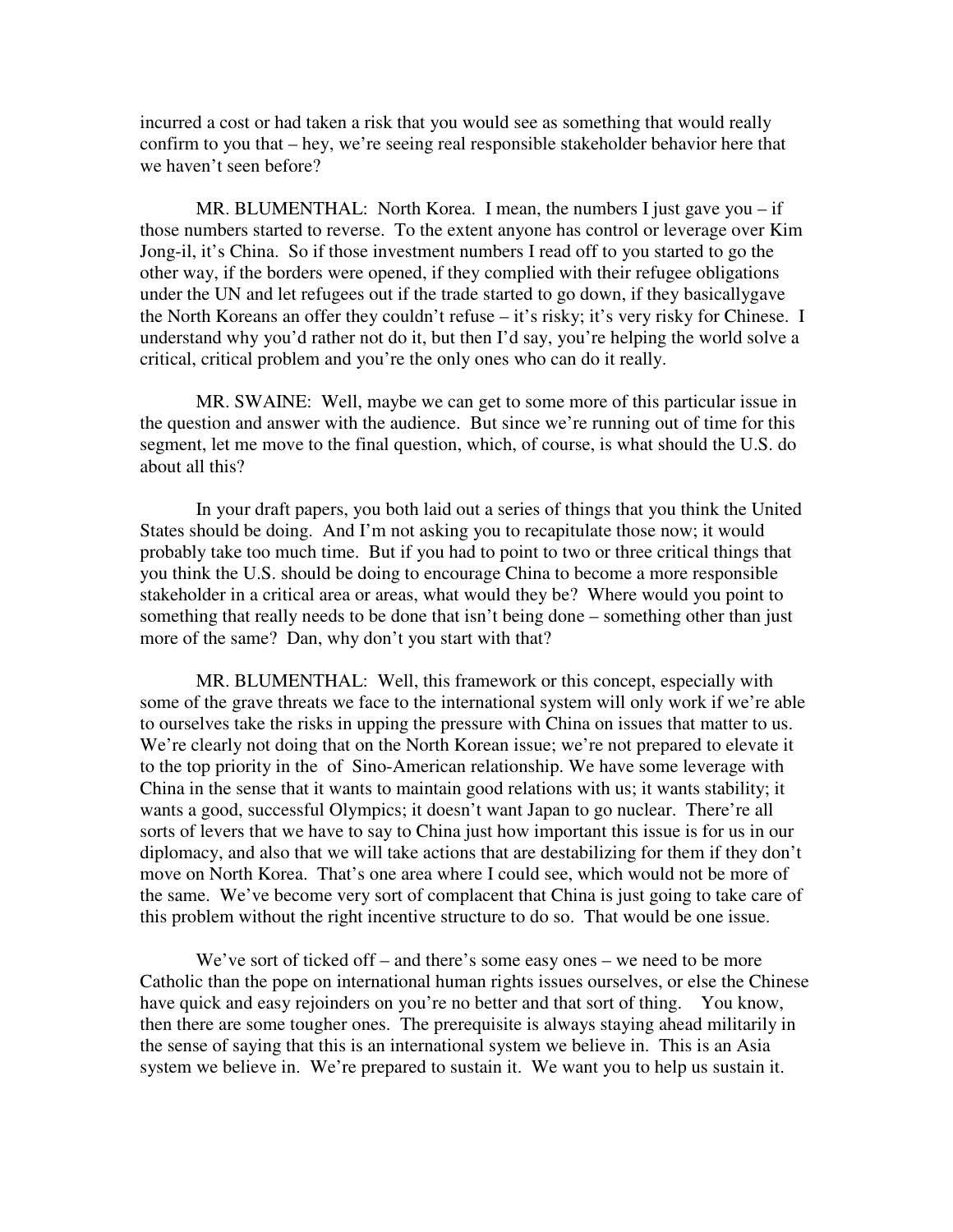But we are prepared to deter actions if you decide that you want to change things up, that you want to reshuffle the deck once you have the power.

I would also – and this is my last point – I would also argue for taking up the Japanese on their forum for democracy and peace for a number of reasons. And this is basically a forum where the Japanese have suggested that they, the Australians, the United States, and India get together and form a new kind of democracy-based forum. I'd argue for it on its merits; it obviously had some good success in European contexts, where there were all kinds of security rivalries. And the Chinese will complain, oh, you're containing us; you're containing us. But actually, it should be open to criteria, and then you have some push within China for people who want to change China to say we don't want to be left out of that. So just three quick ones.

MR. SWAINE: Thank you. We're really out of time, but if you can briefly give a response, then we'll move to the audience questions.

MR. GILL: I can be very quick, I think. What's really quite remarkable is the degree to which Dan and I think in this last aspect of U.S. policy in a good bit of agreement really about what some of the basic things should be. And this, I think, is an area where he and I would both agree as well. And I'll just stress it; I think we have had a lot of success in helping shape Chinese activities and behavior when we've put in the hard work of building international consensus, multilateral diplomatic efforts to convince and demonstrate to China that it's not simply an issue with which we are concerned – whatever it might be – but that it is in fact an issue where there is a broad international consensus of support.

And whether you demonstrate that in the UN Security Council, whether you demonstrate that within the African Union, whether you demonstrate that through diplomacy within the Six-Party Talks, when China becomes an outlier within these sorts of contexts, it tends to wish to be a little bit more cooperative and comply. When it's simply a case of doing it because the U.S. wants it done, we have far less success. So what that really means for us is to regenerate, refuel, restart, rejuvenate what ought to be America's most successful international activity, and that is forging international consensus to follow us as a leader.

MR. SWAINE: Great, thank you, Bates. Well, we have reached our time limit on this segment of the discussion with me moderating, so why don't we turn over to the many questions that we now have from you in the audience on a wide range of different topics? And there is a lot of them here. So I will try and raise as many of them as I can and ask you both to try to be as brief as you can in each addressing them.

And I guess, the first one that is probably the broadest has to do with the whole question of looking at China's rise in the context of this responsible stakeholder concept. And the question is, China's adoption of the policy of peaceful rise led in some quarters to concern – given the historical record of rising powers – of whether this could be achieved, whether this could be a peaceful rise? How do you both understand China's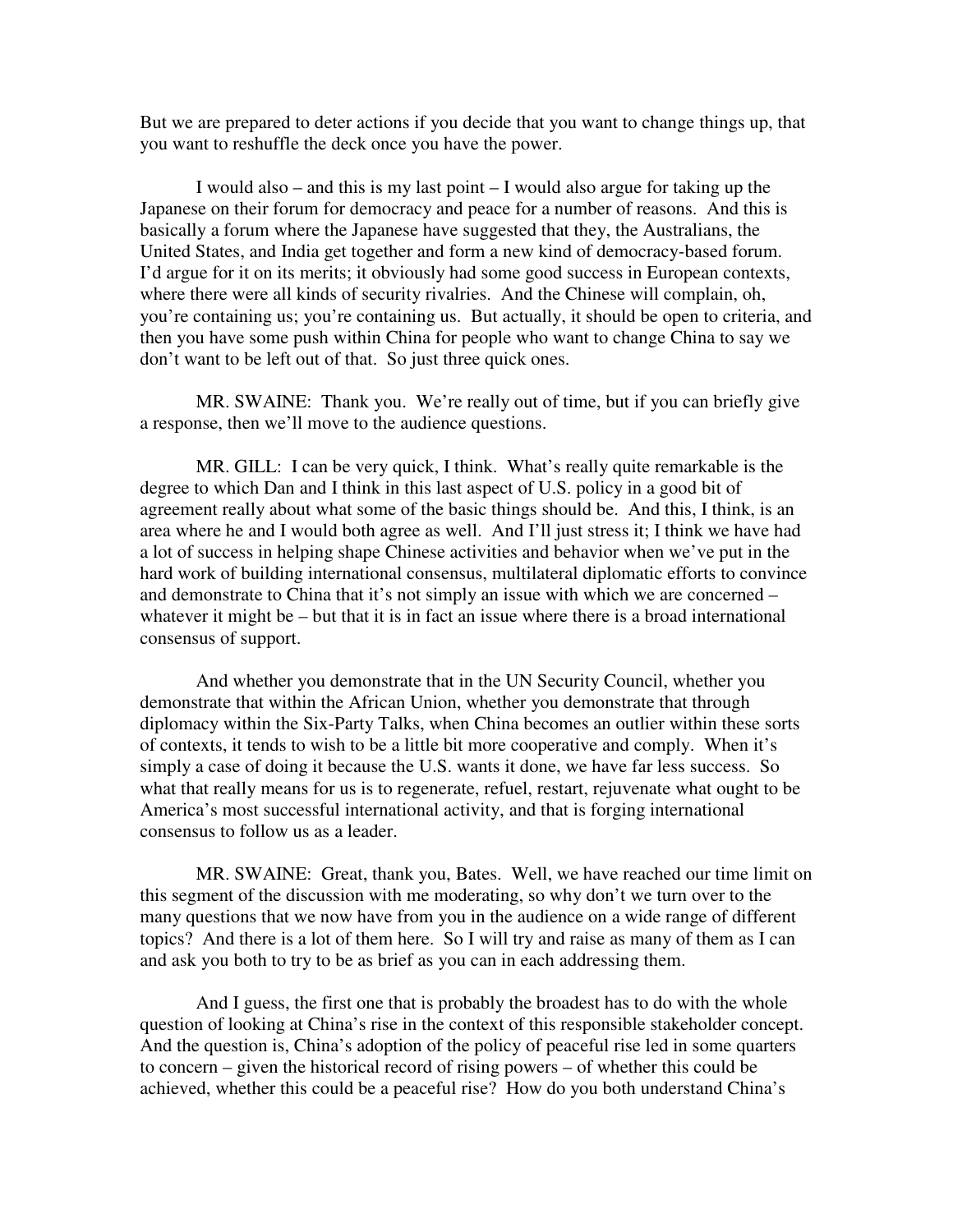decision to, in effect, drop this concept of peaceful rise as central to what it was talking about some months ago? At one time, China talked a lot about peaceful rise. Then, the rise sort of aspect of it dropped off, and it became peaceful development. I mean, what is there in that that tells you about China's attitude towards its image, towards its responsible stakeholder status?

MR. GILL: My view on this is that the specific words really are reflective more of internal debates inside China and different factions of debate on foreign policy issues. And our attempting to parse single words emanating from these bumper sticker slogans is probably not useful. If you look at the various slogans that have been put out there in the last 10 or 15 years, they're all basically saying the same thing. That's what's critical. Wanting to be a responsible great power; that's circa late-1990s. Peaceful rise, early 2000s. Peaceful development, a little bit more recently. And now, we hear Hu Jintao talking about a harmonious world. When you look at what they're talking about, it's all the same thing, basically. They're saying that China understands that as it becomes more powerful, it must do so in a way that is not disruptive to the international community. That is the way I would read these things and not worry too much about the one or two words, unless you're really, really interested in the internal foreign policy debates of China.

MR. BLUMENTHAL: Just very quickly, I think that's where we have some leverage. China is very sensitive to the way other countries perceive – especially the United States – our Chinese friends follow our debates very closely. If there is a fear that we think that rising in the way that the Kaiser's Germany did, then there is a fear that we will start to take tougher containment measures. And so I think that the Chinese are very sensitive, and that still gives us some chance to shape things.

MR. SWAINE: Here is a question that really, again, is a broad-based question, but it does relate a lot to these issues of responsible stakeholder, particularly if you're looking at responsible stakeholder as a set of behaviors that define the current international system. And that is, is China in fact a status quo power? If China is a status quo power, then supporting the responsible stakeholder concept as currently defined, particularly if it's highly defined by U.S. interest, one might think China is not going to be terribly concerned about – is not going to be violating that very much. But if China is not a status quo power, how does that relate to the idea of becoming a responsible stakeholder? Dan, why don't you start?

MR. BLUMENTHAL: Well, as I mentioned in my remarks, I think that's the key question. I think what Bob Zoellick did say, okay, we accept your peaceful rise – we want to accept your peaceful rise theories, but here is how to do it, and let me lay it out for you. We have an international system; here is what it is characterized by. Now, it's an American view and it's American-centered, and that might be annoying. But I think there is pretty broad consensus – maybe some tactical differences here and there – and a lot of it, I think, is an EU view, too. Here is how to do it. And here is how we're going to know.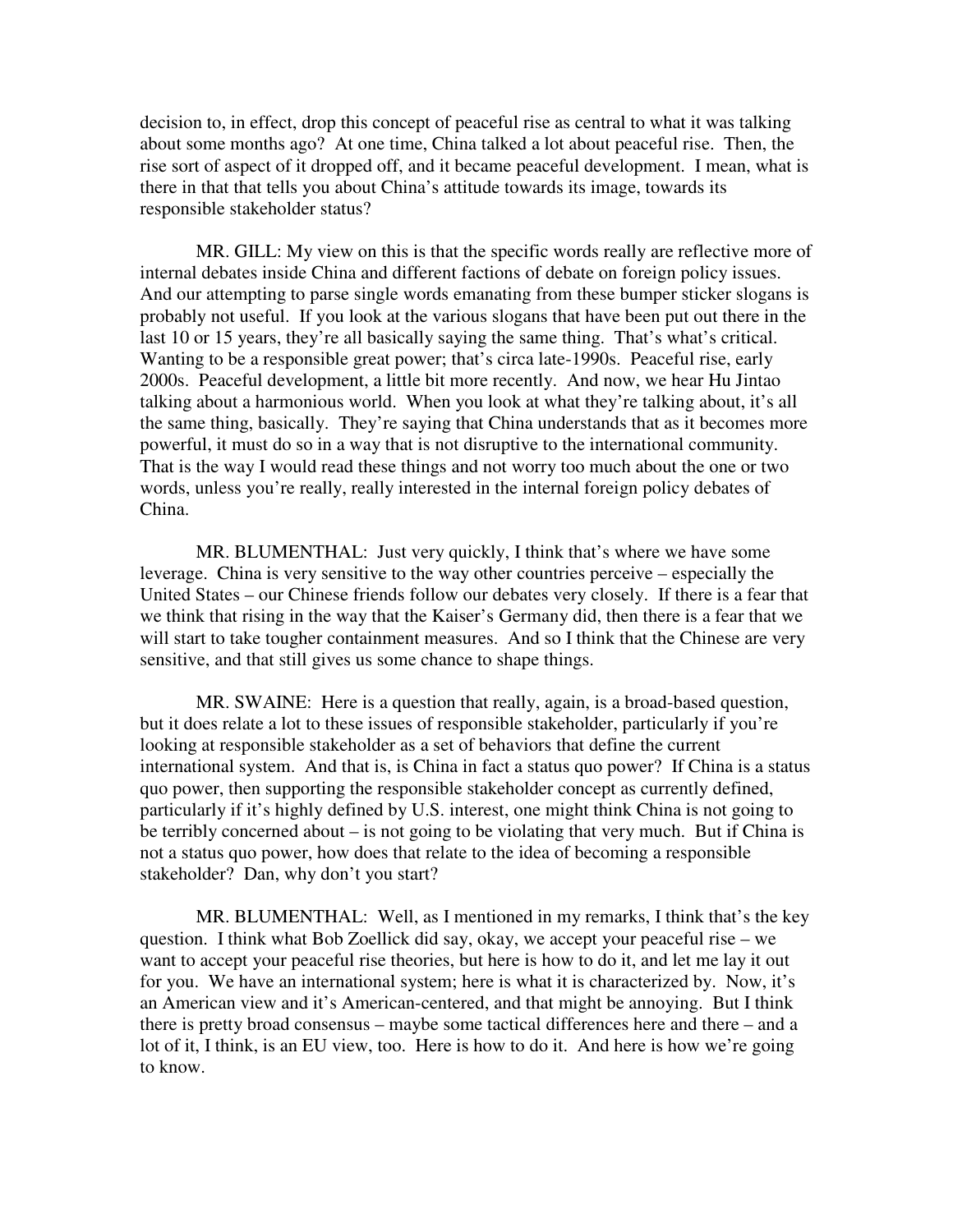If you start to play around with the basic rules of the system, if you start to  $-$  and again, he explicitly mentioned Taiwan as a test. If you start to decide not to resolve this peacefully, the military buildup hasn't been that constructive to peace – he set out a whole set of markers out there, saying this is how we know that you are rising peacefully. You are accepting and sustaining the system that has benefited you. And once we see that you're not doing so – and here's the criteria by which we would see that you're not doing so – we will know that you're not a status quo power. We still very much have questions. And he says, straight out, and I accept it – he says, we have questions. Nobody is going to bet their future on your peaceful rise. So here is how to become – here is how to rise peacefully, unlike the Kaiser's Germany. We think you can do it. We would like you to do it, of course. But we're not sure, and these are some of the tests and some of the markers.

MR. GILL: Well, again, great power relationships and the rise of nations are things that occur over extremely long periods of time, typically. And looking at these long-term trends, it's obvious, once again to me that the most remarkable aspect of China's emergence onto the international scene over the past 20 years is not its rejection of the international system as it stands, but its acceptance and even embrace. And we have to acknowledge, Dan, that China does sustain the current international system in many, many positive and productive ways. Does it have farther to go? Absolutely, it does. So in that sense, I think it has come to understand that its interests do lie, in fact, in trying to be a part of, and work within, the international system as it presents itself to China today.

One interesting comment though to the questioner. I was struck, just as a short tangent, by the comments I was reading from Secretary of State Rice recently, who terms the American power one of revolutionary realism. So if anything, in comparison perhaps, China is a more status quo power than we are.

MR. SWAINE: Well, actually, that anticipated a comment I was going to make, which was to ask whether or not the U.S. is a status quo power. But Dan, you wanted to respond to a particular point that Bates just made?

MR. BLUMENTHAL: Yeah, no, I agree that what we're saying to China is that you decided you didn't like what you saw in 1978-79, you've decided to accept certainly the international economic system. And therefore, you have, in fact, conformed to a lot of those norms, and you have opened up economically in some ways more than other democratic countries or countries in development. But the question that remains out there is, at a certain point, once you develop a certain amount of capability to be able to fundamentally challenge things, will you do so like countries before you? And what we're saying is, here's how we know you wouldn't. But we're not betting our entire future on it.

MR. SWAINE: Interesting question, which really is kind of obvious that we probably should address, and that is, what is China's definition, do you think, of what it means to be a responsible stakeholder? How would you define the way the Chinese look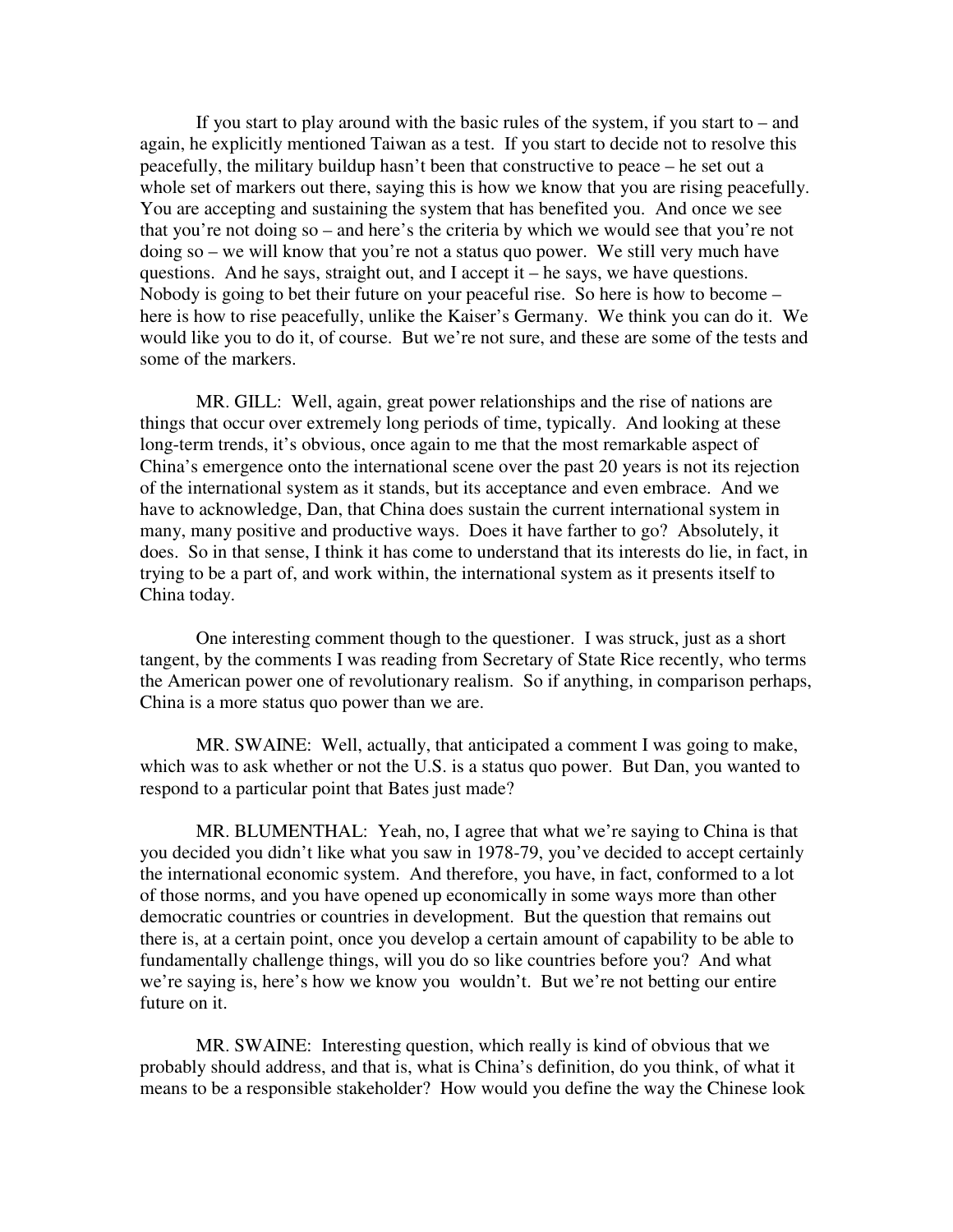at this issue today? Do they accept the terms in much the same way that these are being discussed by the two of you today, or do you think they look at them in fundamentally different ways? And if so, why?

MR. GILL: I think they probably do view these things in a little bit different way. They are probably prepared to argue that achieving this status – many in China would agree that achieving this status is something that is definitely in China's interest, but that it may not happen as fast or in precisely the same direction as many in the Untied States would like to see. Cautioning patience, which we can interpret over here as merely a veil to try and put our guard down while China grows stronger, or we can interpret it as a realistic and pragmatic approach to international affairs where the kinds of changes we want to see don't happen overnight.

I think we would still have some differences on certain issues, which – in my view – will change with time, but for right now, we're going to have differences as they define it. One, obviously, is on the question of non-interference. China will get behind interference in the international affairs of states when there is a clear international consensus to do so. They're less likely to get behind it when it appears to be simply the will of one or two major powers to engage in that kind of activity. China is probably also going to be more supportive of defining responsible stakeholder in terms of more multilateralist – or as they like to call it, internationally democratic means. So in other words, directions of the international community are better defined in China's view, and responsible stakeholders are better defined in China's view, by how they act in accordance with, again, well-defined international norms supported broadly.

I don't think those are points that we have to ultimately disagree on, and I think we'll see more flexibility on China with regard to them. But at the moment, it does differ somewhat from the way we're approaching things.

MR. BLUMENTHAL: Oh, I think it's very different. I mean, I think first and foremost, the Chinese leadership thinks about its own stability, its own survival under immense strain and immense threat internally, so the concept that somehow you would have a foreign policy that contributes to the public good or to the systemic good over the national interest, I think, would be a foreign concept.

I also think that the way I read Chinese international politics is much more what we would call here in the United States – a realpolitik bent – state power and balancing. Again, the idea that somehow America's intervening in the Kosovo crisis, for example, made no sense to the Chinese, except as possibly some kind of attempt to eventually find a way to contain them. They see things much more in terms of narrow self-interest in the way that we're used to powers in the late 19<sup>th</sup>-century looking at things than in the ways that we're trying to define - and again, these are aspirations for us too – that powers have a duty and an obligation to do things that are not just for themselves, but also benefit the entire system. It's an entirely foreign concept in China.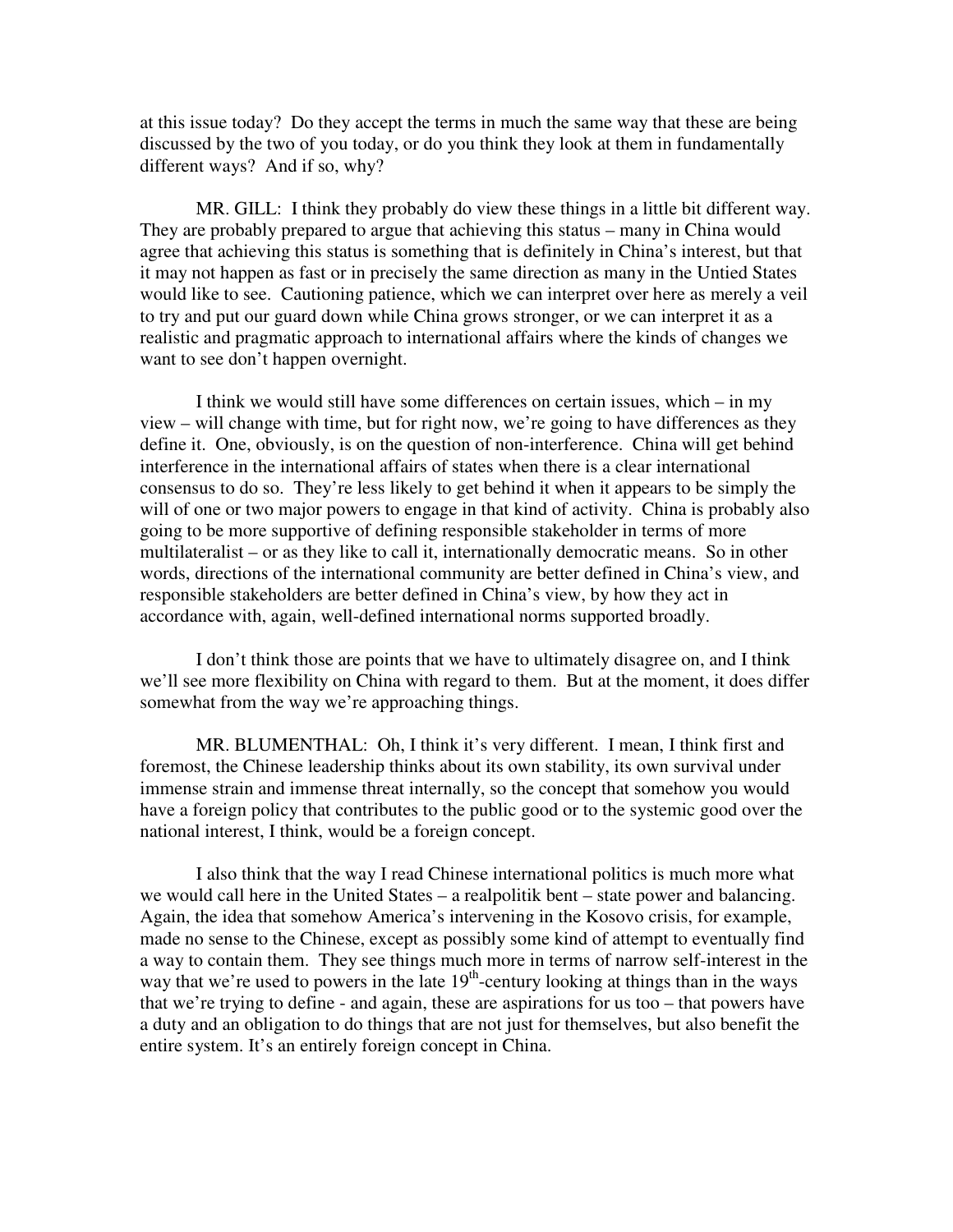MR. SWAINE: I wanted to find questions that get into more specifics of the particular issues, and not the broad definitional questions that we've been talking about. And it seems, we have a lot of questions dealing with the North Korea situation, and in response to comments that one or both of you have made. There is a question specifically to Dan. China may have concluded the U.S. goal on North Korea is regime change. If that's the case, why are Chinese actions to preserve stability on the peninsula necessarily irresponsible, or why aren't they the actions of a responsible stakeholder? If they fear regime change, then that's a disruption.

MR. BLUMENTHAL: Right, well, you have to believe that this regime is stable in order to do what the Chinese are doing. If you believe that, I don't think you're looking at the evidence over the last 16, 17 years of these negotiations. Internally, the famine and the deprivation and people just trying to get out; it's not a stable situation. Defying the Chinese on missile tests – in that case, a nuclear test – the fact that the Japanese are reacting in certain ways – this is fundamentally an unstable situation. Something will break one way or another, whether the regime collapses for some reason of its own weight and dysfunction or whether North Korea proliferates and there is some sort of massive response. We're always at the edge of our seats waiting to see what the North Koreans – this completely unpredictable regime – will do next.

So you have to fundamentally believe that the status quo is somehow attainable, stable, or peaceful to believe that the Chinese are acting as a responsible stakeholder. This goes to the question of responsible stakeholder in general. You have to get over the notion that a year of short-term stability buys you long-term stability, which is simply not the case. North Korea can't last like this.

A hegemonic Iran with nuclear weapons will fundamentally change the Middle East. And what we're trying to do through our diplomacy is to get the Chinese to think about international relations in these terms.

MR. SWAINE: This is a question for you, Bates, that relates to the same issue: North Korea. Dan has emphasized what he sees as China's failures in persuading or pressuring North Korea to abandon its nuclear weapons program. Many observers initially lauded China's sponsorship of the Six-Party Talks as a positive sign of a "new diplomacy," of responsible engagement. Would Dr. Gill care to spell out what he sees as most promising and most disappointing about China's role in the Six-Party Talks?

MR. GILL: Well, I guess one of the most promising things I see again is that it is a step, which just five to 10 years ago would have been almost impossible for us to contemplate, and demonstrates an unprecedented willingness on China's part to recognize its interests more broadly than just its own narrow risks that might be incurred, and to go out on the limb diplomatically-speaking to host and be a driving force behind a resolution of this problem. I think it's a remarkable move, and again, just simply adds weight to and places China further along this path of acting more responsibly internationally. So I think that's the most promising piece of all. And I think that commitment is likely to remain strong in China.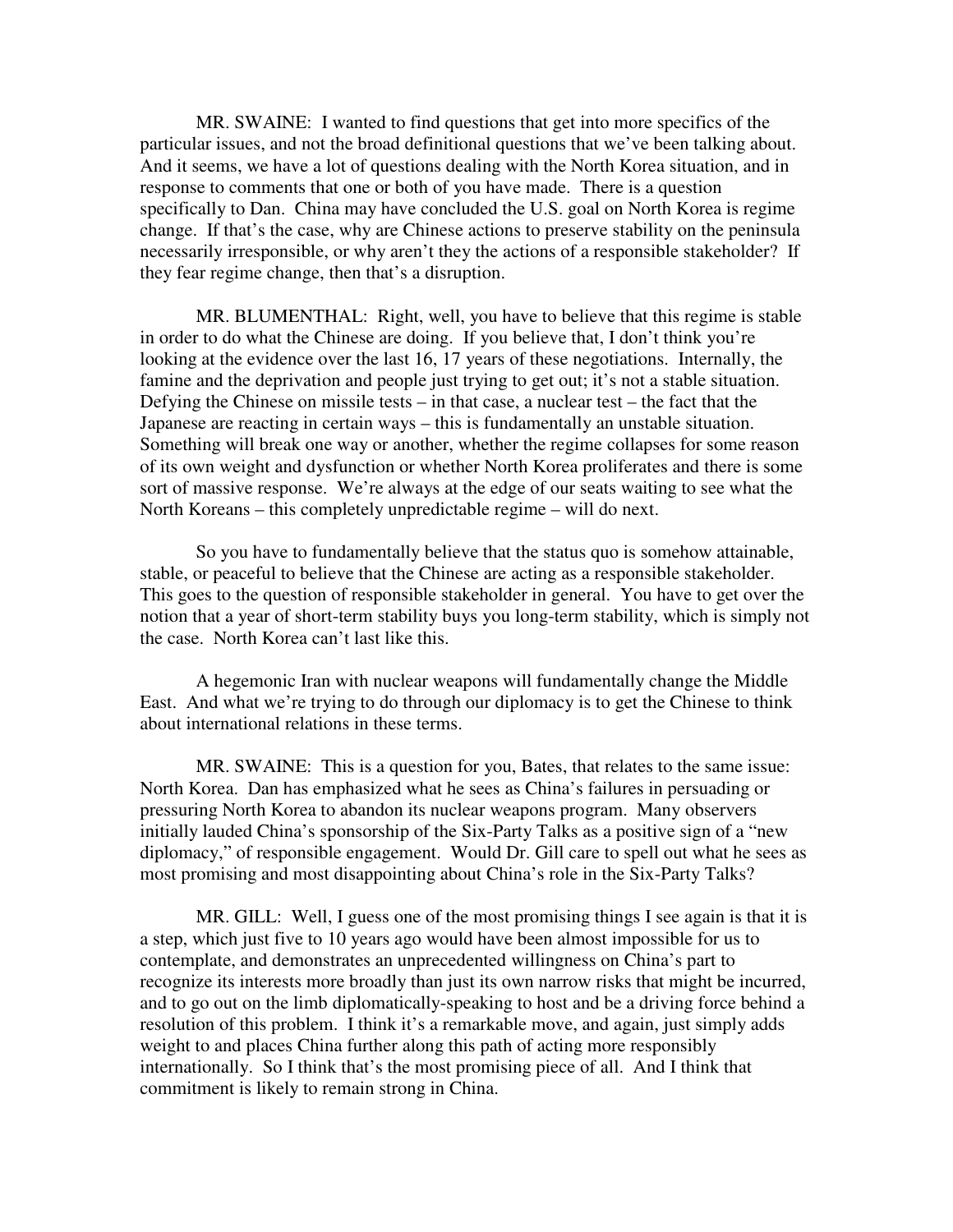And look at what it has managed to overcome. Dealing with a state like North Korea and still, even after everything else, managing, for example, to forge the September 2005 agreement to drag the North Koreans back to the table even after their missile and nuclear tests – these are all positive things.

Where am I most disappointed? I think here Dan and I would probably come pretty close to agreeing that it could do a lot more in terms of squeezing North Koreans, either economically or politically, trying to demonstrate even more forcefully, and maybe doing a better job in terms of its willingness to make those steps public internationally rather than carrying out these discussions mostly behind closed doors in Pyongyang to bring greater pressure to bear. I am disappointed that the Chinese have not been even more innovative in their willingness to try and get North Korea to comply.

MR. SWAINE: Now, following up on this, Bates, there is a question here that really goes beyond the obvious ones of Chinese problems, such as Darfur and places like that, and asks, don't you think that the Chinese really need to make much more serious progress – move more rapidly? It's really a question of the speed of progress, the extent of progress over time in two areas. For example, environmental damage – the kind of damage that could very well be irreversible – and they have to move more quickly to show responsibility there. Second, trade distortions that hurt Western trading partners, that they continue to engage in those while they only move very slowly towards compliance on WTO. I mean, aren't there issues like this that are maybe not so obviously high-profile, but ones in which, in fact, on balance, the Chinese don't look like they're making all that much progress.

MR. GILL: What's interesting about both of those examples to me is, maybe it's here that we can make a stronger case that domestic developments – developments on the home front – are shaping what ought to be a more responsible behavior externally. But I don't think it has to do necessarily with the politics of the regime, although that is related. But simply, it has to do with hardcore economic pocketbook issues at home in China, so that as long as it is believed, especially in localities in China, that environmental growth and development trumps a concern with the environment, we're going to continue to face China as a growing threat as an environmental problem.

So too, I think, on the economic and trade-related issues with which we have so much trouble with China. Again, I think much of it can be traced to local interests, which so far, Beijing has not fully figured out a way to deal with it and force the local interests to comply with China's international commitments. I think they're both good points to raise. I don't think though, in and of themselves, they reverse the notion or completely undercut the notion that by and large China is moving in the right direction, even on these issues.

MR. SWAINE: You want to comment on that, Dan, or no?

MR. BLUMENTHAL: No.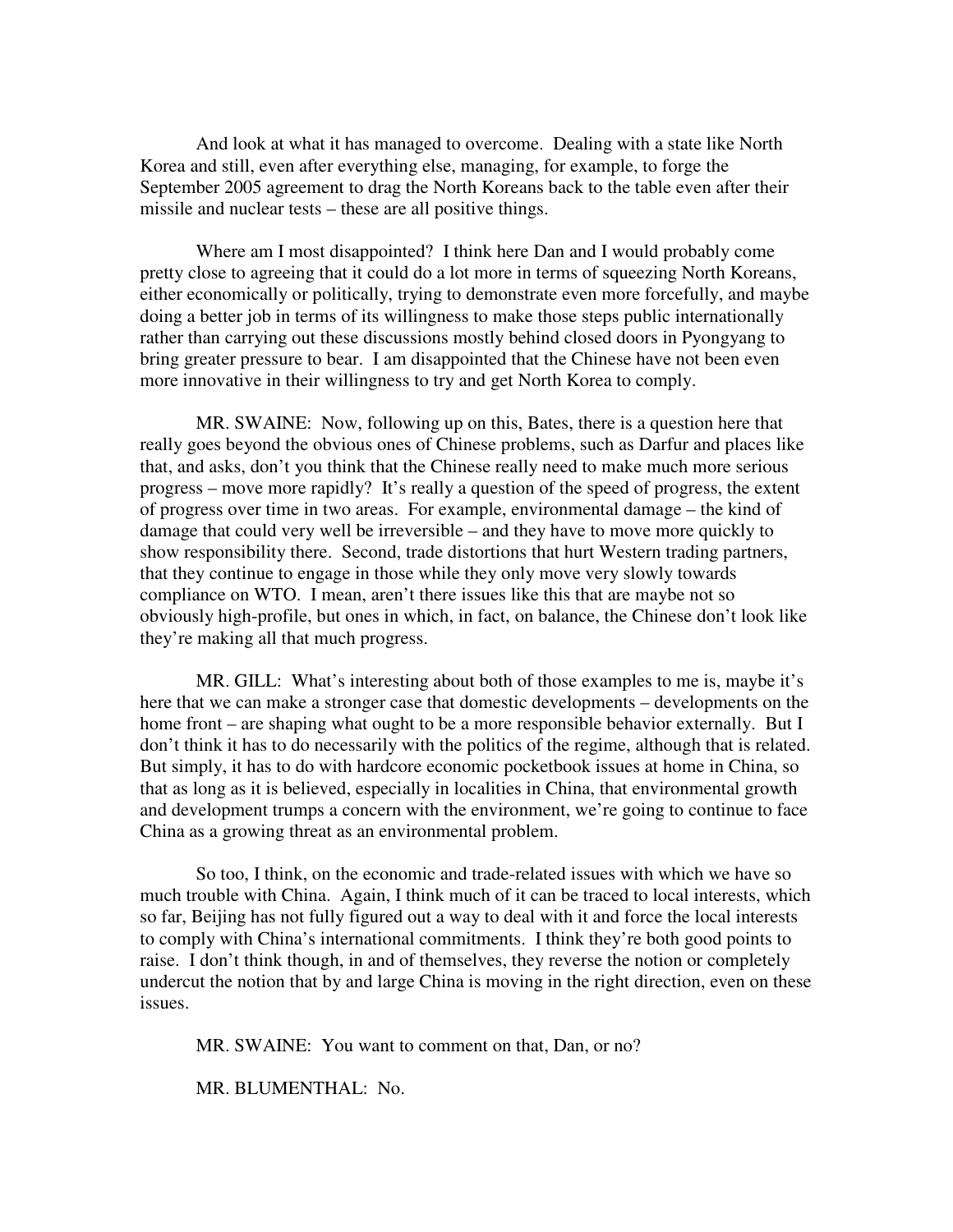MR. SWAINE: Okay, there is a question on this whole issue of domestic political system and domestic reform, if there is a close connection between – well, Dan says there's a pretty close connection – Bates probably not so close – between domestic political system and China's behavior as a responsible power. The question is what is a realistic path for a country that has a \$2,000 per year per capita income to attain healthy democratic reform? I mean, what is it that realistically one might expect from the Chinese in the near to medium term that they could change domestically that would have an impact on their responsible stakeholder behavior? Put it that way in terms of that issue.

MR. BLUMENTHAL: That should be the subject of another debate entirely. (Chuckles.)

MR. SWAINE: In two minutes please, Dan.

MR. BLUMENTHAL: I guess the way I would answer that is there's certainly a lot of countries – India comes to mind – that have GDPs that China has and are democracies. – There was an article 10 years ago that said that every country that reaches \$7,000 per capita will automatically become democratic and not before. – Countries take different paths. There certainly are reformers in China and there certainly have been periods where they pushed harder than not and it's really a Chinese decision and a Chinese process.

I certainly can't sit here and explain how that unfolds. I know that there are people who want change. Certainly in 1987 to '89, they pushed hard for change. It was a very Chinese way, just as the Taiwanese took their own way and the South Koreans took their own way and the Japanese took their own way. I don't have any particular – I can suggest Bruce Gilley' book on Chinese democratic future, but I would suggest that as a debate topic for you.

MR. GILL: Can I just make one quick comment?

MR. SWAINE: Sure.

MR. GILL: I think the answer – one answer to that question is the degree to which emergent constituencies in China, which have various forms of political clout, begin to see their interests as linked to the so-called responsible stakeholder activities of China abroad and as and if China's activities abroad are not falling within this responsible stakeholder rubric, then that's going to have negative impact back upon these constituencies at home.

Now, who are these constituents and how might they be so empowered? Well, I think the private property law is one very good example, to the degree that that gets strengthened and moved ahead, to the degree that even administrative law can be strengthened and made legitimate within China. That's going to bolster certain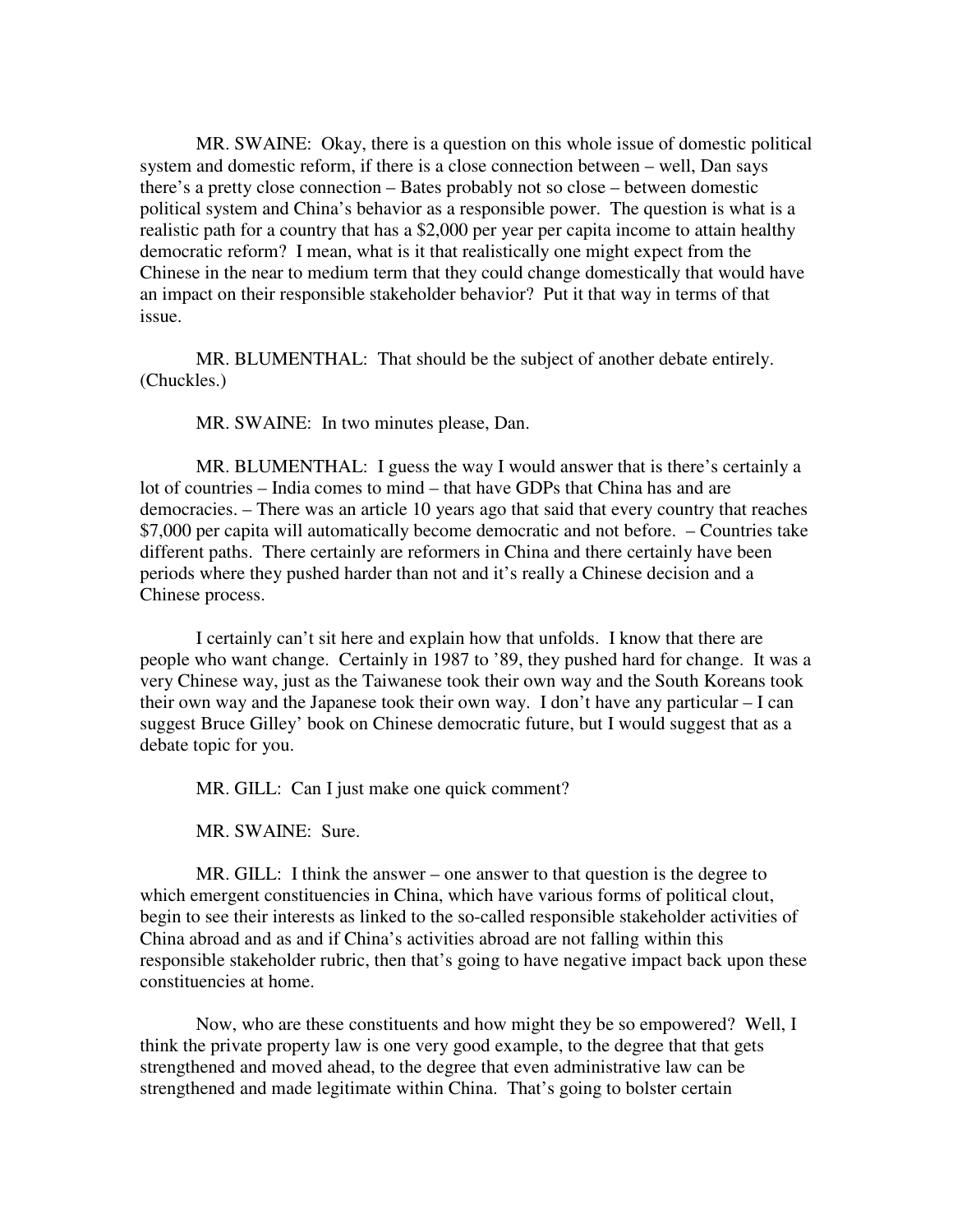constituencies within China that are going to want China to act responsibly abroad, if only on economic activities themselves.

So I don't know – like Dan, I'm not sure I have the exact answer, but I think that is where the connection is going to be made – is between – if and as China acts irresponsibly abroad on whatever issue you care to name, does that then come back and undermine the interests of important stakeholders and constituencies in China? And I think as the nation globalizes, as it becomes a more pluralized and diversified country, we may well see those sorts of connections emerge.

MR. SWAINE: A question on the issue of how to get China to become a more responsible stakeholder and this issue of collective action as opposed to unilateral action, where collective action as opposed to action among democracies. Bates mentioned that it's likely you'll get the most action from China if you work together in the international system as much as possible.

Dan, I'd like to get your view – what's your take on that particular degree of emphasis? How important is it for the United States to try to develop consensus or near consensus within the international community in trying to address some of the areas where China is perhaps not as responsible as it should be? I mean, on the one hand, you've got the advantages of numbers in order to put pressure on China, right? But on the other hand, you've got the difficulty that in many of these issue areas, it's hard to get a consensus from the international community on what is required of China to do. So what's your sense about how to split that?

MR. BLUMENTHAL: It's key. It's key and it's not only key among different nations of the world, it's key among – and I take the Darfur example again as something – you have this sense that China has stepped out into the world because of the various economic and natural resource interests; it's trying to protect those interests. And it's not quite prepared for some of the reactions it's going to get, whether those are more exposure, risks of terrorist attack and the death of Chinese citizens, or whether they actually stepped into a hornet's nest in terms of the international human rights community on Darfur. And it helps a great deal that it's not just the U.S. government lecturing the Chinese on Darfur; it is the Save Darfur Coalition, it is Mia Farrow, it is the EU, it is the parliaments in Europe, it is Bob Geldof. I mean, there's a coalition here that's basically saying to China, if you want to –

MR. GILL: You forgot Bono.

MR. BLUMENTHAL: Bono, of course, yeah, right. In the 21<sup>st</sup> century, it's obviously much more difficult to support these –odious regimes in the past. It's much more difficult to do so now, and China's entering the world stage at a time where it's much more difficult to get away with following some of these narrow self interests, oil over genocide in Darfur.